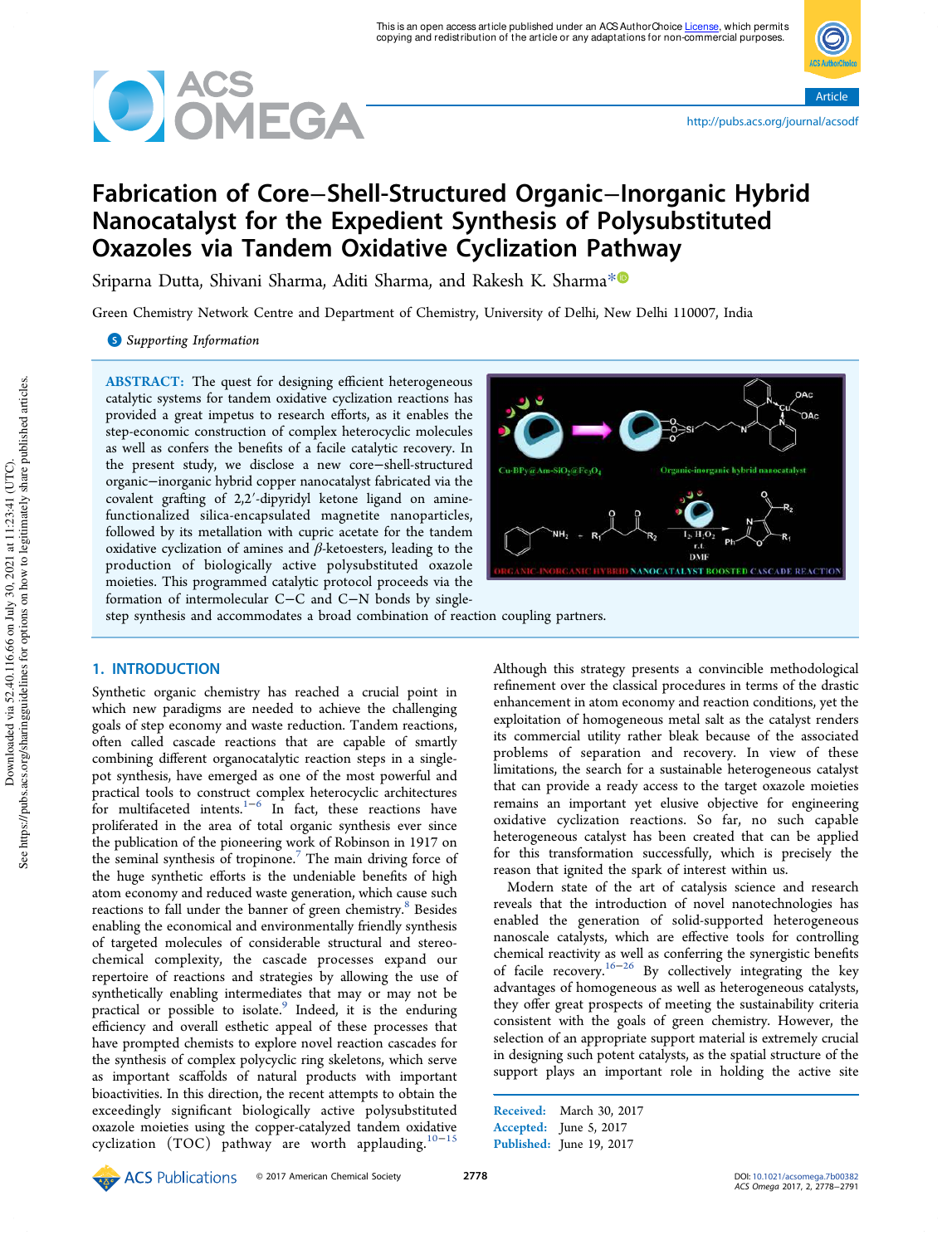

Scheme 1. Synthetic Pathway for Obtaining Cu-BPy@Am-SiO<sub>2</sub>@Fe<sub>3</sub>O<sub>4</sub> Core–Shell Nanocatalyst

through strong coordination during the catalysis. Among a multitude of solid matrices explored to date,<sup>27–39</sup> core–shellstructured silica-encapsulated magnetic nanoparticles have shown their unrivaled power owing to the combined benefits of a superparamagnetic core material that permits/endows easy catalyst separation (using an external magnet) and a surrounding shell that imparts durability to the synthesized catalyst by protecting the core from agglomerating, sintering, or undergoing oxidation.<sup>40−53</sup> In addition, the shell provides the opportunity to tune the structure and consequently the performance of the catalyst by allowing the immobilization of a diverse array of reagents, such as linkers and functionalized ligands. Thus, it is not surprising that the field of "design and synthesis of magnetically recyclable core−shell nanocatalysts" is experiencing an explosive growth, with many exciting developments in the new millennium.

The recent fast-growing research on such potential nanomaterials inspired us to come up with new silica-based magnetically retrievable core−shell nanocatalytic systems that proved their efficiency in different organic transformations, such as C−H activation of formamides and reductive amination of ketones.<sup>54,55</sup> Impressed by the catalytic efficacy of such materials and in conjunction with our ongoing research work in the design and development of sustainable nanocatalysts,<sup>56–66</sup> we decided to exploit the catalytic properties of the core−shell support material, ligand, linker, and transition metal. Using a covalent immobilization strategy, we fabricated a magnetic silica-based copper nanocatalyst, which was characterized well by advanced combined electron microscopy (high-resolution transmission electron microscopy (HRTEM), scanning electron microscopy (SEM)) and spectroscopic (Fourier transform infrared (FTIR), energy-dispersive X-ray (EDX), energydispersive X-ray fluorescence (EDXRF), wide-angle X-ray diffraction (WAXRD), inductively coupled plasma (ICP)) techniques. This novel material was then used in the tandem oxidative cyclization reaction to obtain the desired/significant polysubstituted oxazole products under mild experimental conditions. Much to our satisfaction, we found that this new

heterogeneous copper catalyst not only facilitated the formation of the desired products with good to excellent conversion but also enhanced the economic viability of the protocol greatly because: (i) this new procedure replaced *tert*-butyl hydroperoxide (TBHP) with  $H_2O_2$ , which is a greener oxidant and (ii) for the very first time, we employed a heterogeneous catalyst for this process that could be recovered easily by magnetic attraction and further reused for several test cycles. Therefore, in this study, we report the first example of a heterogeneously catalyzed protocol for the TOC approach toward the synthesis of polysubstituted oxazoles that opens up a new and promising insight into the course of rational design, synthesis, and applications of core−shell magnetic nanoparticle complexes for such reactions.

#### 2. RESULTS AND DISCUSSION

The catalyst was prepared in a step-by-step manner, beginning from the synthesis of magnetite nanoparticles  $(Fe<sub>3</sub>O<sub>4</sub>)$ , as shown in Scheme 1.

For obtaining  $Fe<sub>3</sub>O<sub>4</sub>$  nanoparticles, a previously reported coprecipitation approach was implemented.<sup>67</sup> This was followed by silica encapsulation of the nanoparticles using the modified sol−gel process in the presence of tetraethyl orthosilicate (TEOS) as the silica precursor.<sup>68</sup> In the next step, silica-coated magnetite nanoparticles were functionalized using 3-aminopropyltriethoxysilane (APTES), wherein the  $NH<sub>2</sub>$ linker was coupled to its surface.<sup>69</sup> Thereafter, ligand 2,2<sup>'</sup>bipyridyl ketone (BPy) was covalently immobilized on the surface of the functionalized nanoparticles.<sup>70</sup> In the last step, ligand-grafted nanoparticles were metallated with cupric acetate for fabricating the nanocatalyst. The synthesized nanocomposites were thereafter characterized methodically using different physicochemical techniques, including TEM, SEM, EDX spectroscopy, EDXRF spectroscopy, FTIR spectroscopy, WAXRD, ICP, and vibrating sample magnetometer (VSM) analysis.

2.1. Catalyst Characterization. WAXRD is an effective technique that can shed light on the presence of core−shell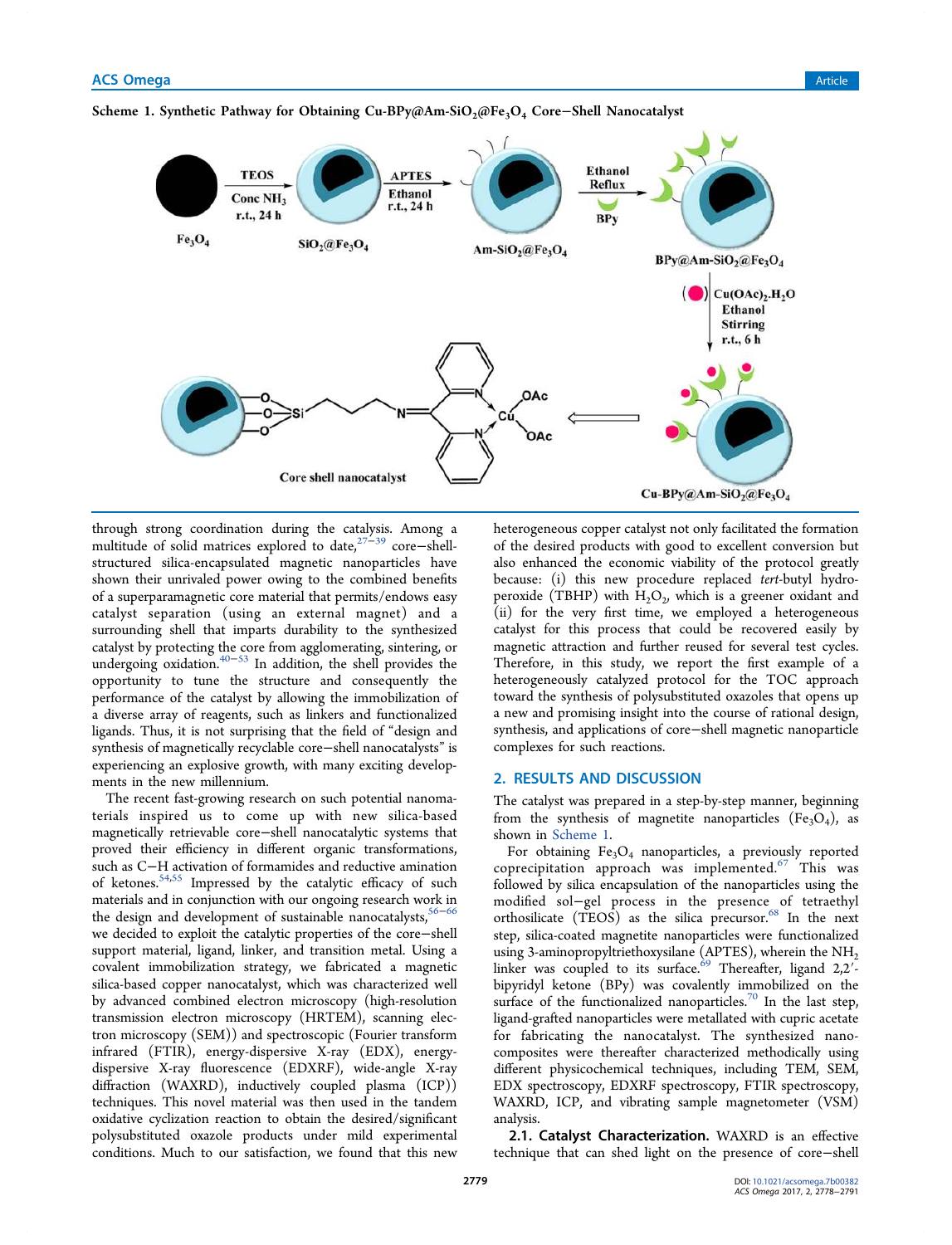structures in the synthesized nanoparticles. Thus, this technique was utilized for investigating the crystalline phases of the magnetite nanoparticles before and after silica coating (Figure 1). The WAXRD patterns of both  $Fe<sub>3</sub>O<sub>4</sub>$  and  $SiO<sub>2</sub>(\mathcal{Q}Fe<sub>3</sub>O<sub>4</sub>)$ 



**Figure 1.** WAXRD spectrum of (a)  $Fe<sub>3</sub>O<sub>4</sub>$  and (b)  $SiO<sub>2</sub>(\mathcal{Q}Fe<sub>3</sub>O<sub>4</sub>)$ nanoparticles.

nanoparticles displayed six characteristic diffraction peaks at specific  $2\theta$  values, corresponding to the inverse spinel structure of magnetite well matched by the Joint Committee on Powder Diffraction Standards (JCPDS) data (JCPDS card no.: 19-629). This result clearly signified that the magnetic component is well retained in the prepared nanocomposites even after the silica encapsulation process. However, in contrast to that of pure Fe<sub>3</sub>O<sub>4</sub>, the WAXRD spectrum of  $SiO_2@Fe_3O_4$  showed the presence of a broad hump around  $2\theta = 20-23^{\circ}$ , which could be attributed to the silica shell surrounding the core material; thus, the emergence of this new peak certified the successful

encapsulation of bare magnetite nanoparticles.<sup>68</sup> Furthermore, we evaluated the crystallite size of the nanoparticles by picking the peak of highest intensity in the WAXRD spectrum of  $Fe<sub>3</sub>O<sub>4</sub>$ and applying the Debye−Scherrer formula to it (i.e., *Dhkl* = *k*λ*l*/  $β \cos θ$ , where *D* is the size of the axis parallel to the *hkl* plane, *k* is a constant with a typical value of 0.89 for spherical particles,  $\beta$ is the full width at half-maxima in radians, and  $\theta$  is Bragg's angle in degrees). The average size of the nanoparticles was evaluated to be 11.9 nm according to the above equation.

TEM images were acquired to gain an insight into the morphological characteristics of the nanoparticles. Observation by this analysis revealed that  $Fe<sub>3</sub>O<sub>4</sub>$  nanoparticles possess a roughly spherical morphology with an average diameter of 8− 12 nm (Figure 2). The selected-area electron diffraction (SAED) pattern recorded on a single particle showed the presence of white spotty diffraction rings assignable to the [220], [311], [400], [422], [511], and [440] planes of the cubic inverse spinel structure of magnetite. The appearance of these distinct diffraction rings also confirmed the polycrystalline nature of the nanoparticles. For a detailed structural analysis, HRTEM image of the pristine magnetite nanoparticles was captured. This image reflected two-dimensional lattice fringes that could be indexed to the (220) plane of pure magnetite with an interplanar separation value of 0.25 nm. The core−shell morphology of the silica-coated nanoparticles was well supported by the representative TEM image of  $SiO_2@Fe_3O_4$ . . Distinctively, it could be seen that the black inner core material is well embedded within the light gray silica shell. The thickness of this shell was measured to be approximately 10 nm. Further, the TEM image of final catalyst was also provided, which shows that the metal complex is uniformly embedded over the core− shell surface and the particles exhibit a spherical morphology very similar to that of the native  $Fe<sub>3</sub>O<sub>4</sub>$  nanoparticles (Figure S1).



Figure 2. (a) TEM image of synthesized Fe<sub>3</sub>O<sub>4</sub> nanoparticles, (b) SAED pattern of Fe<sub>3</sub>O<sub>4</sub>, (c) HRTEM image of the single nanocrystal entity with lattice fringe, and (d) TEM image of  $SiO_2$ @Fe<sub>3</sub>O<sub>4</sub>. .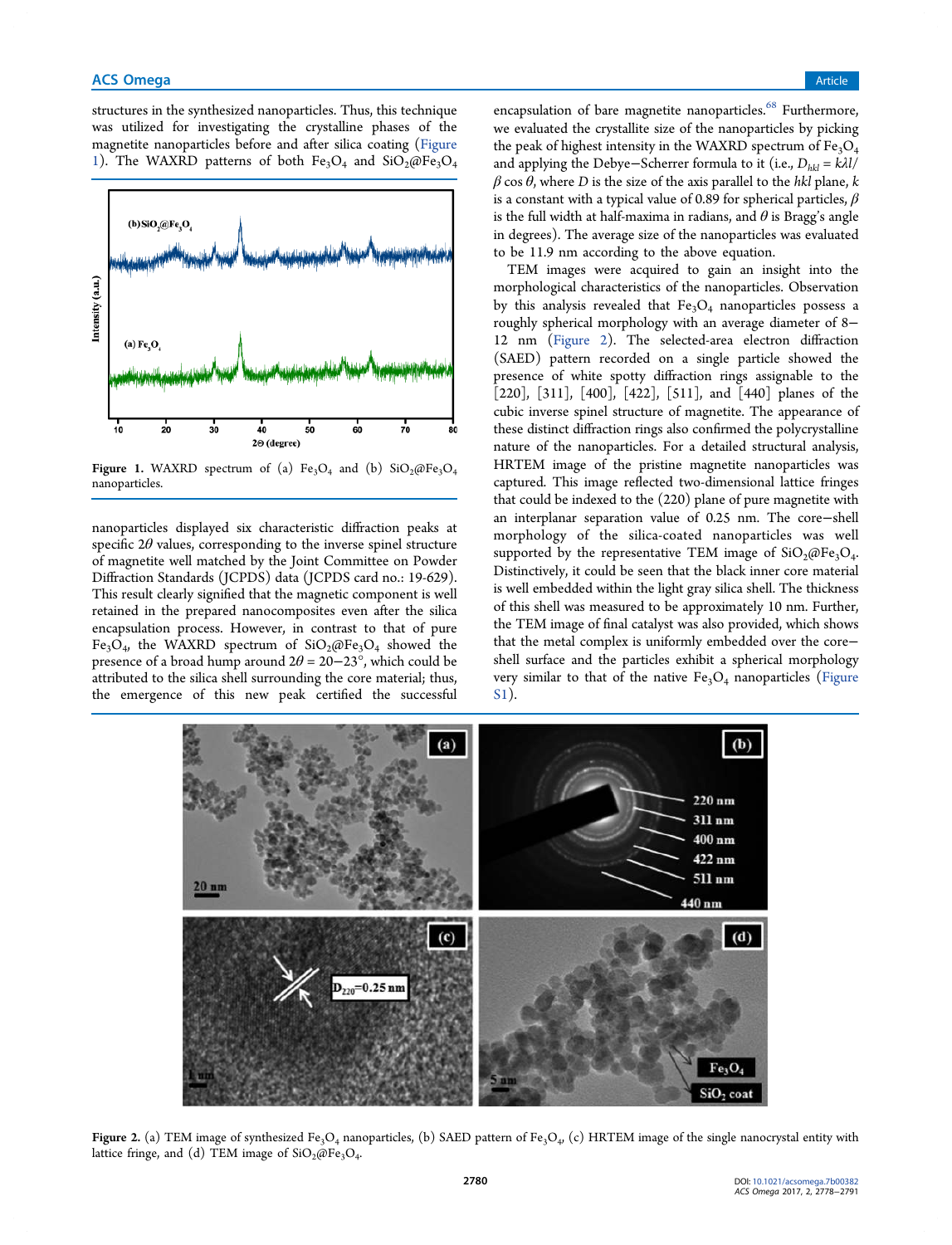

 ${\rm Figure~3.~FESEM}$  images of (a)  ${\rm Fe_3O_4}$  (b)  ${\rm SiO_2@Fe_3O_4}$  and (c)  ${\rm Cu\text{-}BPy@Am\text{-}SiO_2@Fe_3O_4}$  and  ${\rm EDX}$  spectra of (d)  ${\rm SiO_2@Fe_3O_4}$  and (e)  ${\rm Cu\text{-}BPS@Ar}$  $BPy@Am-SiO<sub>2</sub>@Fe<sub>3</sub>O<sub>4</sub>$ 

Surface morphology of the nanoparticles was characterized by the highly sophisticated field emission scanning electron microscopy (FESEM) technique. Typical FESEM images of  $Fe<sub>3</sub>O<sub>4</sub>$ ,  $SiO<sub>2</sub>(\mathcal{Q}Fe<sub>3</sub>O<sub>4</sub>)$ , and  $Cu-BPy(\mathcal{Q}Am-SiO<sub>2</sub>(\mathcal{Q}Fe<sub>3</sub>O<sub>4</sub>)$  are depicted in Figure 3. A closer look into the obtained images divulged that the spherical morphology of the synthesized nanoparticles was intact even after the silica coating and successive catalyst synthesis steps. However, a noticeable surface roughening had occurred on moving from  $Fe<sub>3</sub>O<sub>4</sub>$  to  $SiO_2@Fe_3O_4$  to the final nanocatalyst. Such a distinct surfaceroughening phenomenon could be attributed to the deposition of various surface-modifying species, such as silica, amine

group, ligand, and metal, around the core material. Also, appreciably, no separate silica aggregates were observed that ruled out the possibility of precipitation of primary silica nanoparticles. Further, information regarding the chemical composition of the core−shell nanocomposites (particularly,  $SiO_2@Fe_3O_4$  and Cu-BPy@Am-SiO<sub>2</sub>@Fe<sub>3</sub>O<sub>4</sub>) was gained with the help of EDX spectroscopy. The presence of Fe, Si, and O in the EDX survey spectra of the silica-coated magnetite nanoparticles confirmed the existence of the silane shell around the superparamagnetic core. In addition to these three vital elements, distinct peaks of nitrogen, oxygen, and copper substantiated the successful immobilization of functionalizing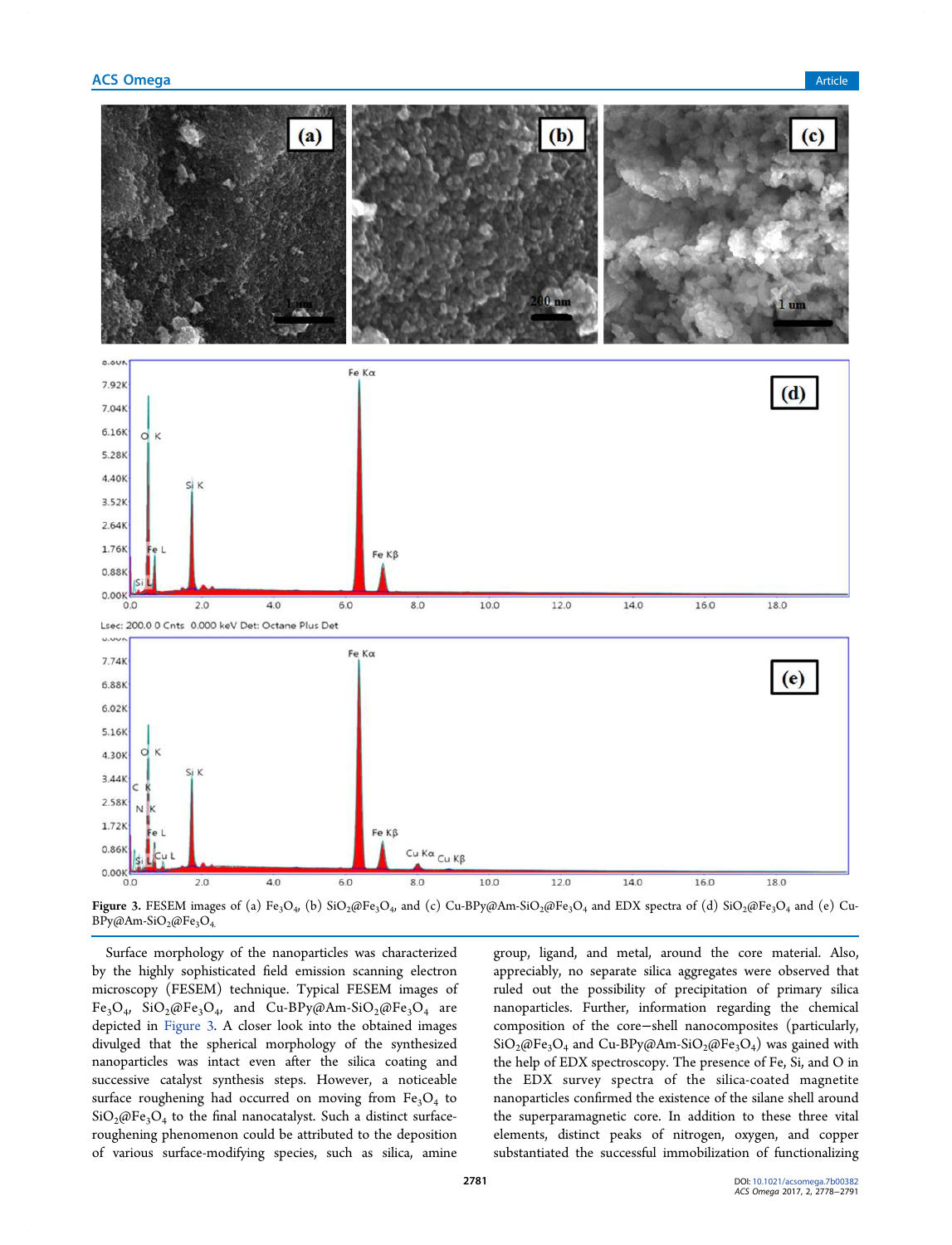agent, ligand, and metal on the surface of the silica-coated magnetite nanosupport, thus certifying the final structure of the nanocatalyst. The support for the presence of copper in the fabricated catalyst was further provided by the EDXRF technique (the well-resolved peak of copper in the EDXRF spectrum of Cu-BPy@Am-SiO<sub>2</sub>@Fe<sub>3</sub>O<sub>4</sub> shown in Figure S2 clearly authenticated the synthesis of the catalyst). Next, the amount of copper present in the catalyst was determined through the ICP technique performed by first carrying out the sample digestion in aqua regia using microwave irradiation for 10 min at 400 W, followed by adjusting the volume of the filtrate to 100 mL using double-deionized water, and 0.1542 mmol g<sup>-1</sup> of copper was quantified using calibration curve in duplicate for each sample.

For the stepwise characterization of the synthesized nanocomposites, FTIR spectroscopic analysis was performed under the scanning range of 4000−400 cm<sup>−</sup><sup>1</sup> using KBr pellets. The appearance of specific functional groups at every stage of catalyst preparation helped in authenticating the structures of the parent nanocomposites and the final catalyst. The FTIR spectra of the pristine  $Fe_{3}O_{4}$ ,  $SiO_{2}$ @Fe<sub>3</sub>O<sub>4</sub>, Am-SiO<sub>2</sub>@Fe<sub>3</sub>O<sub>4</sub> ,  $\mathrm{BPy}$ @Am-SiO $_2$ @Fe $_3$ O $_4$ , and Cu-BPy@Am-SiO $_2$ @Fe $_3$ O $_4$  nanoparticles are shown in Figure 4. The emergence of a strong and



**Figure 4.** FTIR spectra of (a)  $Fe_3O_4$ , (b)  $SiO_2@Fe_3O_4$ , (c) Am-SiO<sub>2</sub>@ Fe<sub>3</sub>O<sub>4</sub>, (d) BPy@Am-SiO<sub>2</sub>@Fe<sub>3</sub>O<sub>4</sub>, and (e) Cu-BPy@Am-SiO<sub>2</sub>@  $Fe<sub>3</sub>O<sub>4</sub>$ 

intense absorption band at 589  $\text{cm}^{-1}$  attributable to the characteristic Fe−O stretching vibrations and another broad band centred around 3124 cm<sup>−</sup><sup>1</sup> assignable to the deforming vibrations of adsorbed water in the FTIR spectrum of  $Fe<sub>3</sub>O<sub>4</sub>$ nanoparticles provided a concrete proof for the structure of the magnetite core.<sup>71</sup> On moving toward silica-coated magnetite nanoparticles  $(SiO_2@Fe_3O_4)$ , an obvious reduction in the intensity of the Fe−O and OH stretching bands was observed, which could be attributed to the introduction of the silane moiety (amorphous  $SiO_2$ ). In addition, three new peaks appearing at 806, 954, and 1102 cm<sup>−</sup><sup>1</sup> could be assigned to the Si−O−Si symmetric, Si−O symmetric, and Si−O−Si asymmetric stretching modes of the silica framework, respectively.  $\!\!^{72}$ 

These results validated the successful encapsulation of the core material by the silane shell. The evidence for the functionalization of the silica-coated nanosupport was further

acquired from the occurrence of two new absorption peaks at 2930 and 1625 cm<sup>-1</sup> belonging to the CH<sub>2</sub> and  $\text{NH}_2$  groups of the aminopropyl moiety of Am-SiO<sub>2</sub>@Fe<sub>3</sub>O<sub>4</sub> nanoparticles, respectively. The ligand-grafted nanoparticles on the other hand, besides displaying all of the distinct peaks of aminefunctionalized nanoparticles, showed a strong band at 1644 cm<sup>-1</sup> because of the C=N stretching vibration of the ligand (BPy). After metallation, this band shifted to a lower value (i.e., 1633 cm<sup>−</sup><sup>1</sup> ), which suggested the formation of a bond between the copper and the ligand. In our previous studies, we observed similar band shifts in the IR spectrum. These results collectively signified that the copper species are effectively immobilized on modified silica-coated magnetite nanoparticles as a BPy− copper complex.

After carrying out a detailed morphological and compositional analysis, our focus shifted toward exploring the magnetic properties of the catalyst (the most important property that accounts for the facile recovery of the catalyst). A VSM was employed for this purpose, and a comparative analogy of the magnetic hysteresis measurements of the prepared core−shell nanomaterials  $(SiO_2@Fe_3O_4$  and  $Cu-BPy@Am-SiO_2@Fe_3O_4)$ and the uncoated magnetite  $(Fe<sub>3</sub>O<sub>4</sub>)$  was made in an external field sweeping between −20 000 and 20 000 Oe at room temperature (r.t.) (Figure 5). The registered magnetization



Figure 5. Magnetization curves obtained by VSM at r.t. for (a)  $Fe<sub>3</sub>O<sub>4</sub>$ , , (b)  $\text{SiO}_2$  ( $\text{Fe}_3\text{O}_4$ , and (c) Cu-BPy ( $\partial$ Am-Si $\text{O}_2$  ( $\partial$ Fe<sub>3</sub> $\text{O}_4$ ; (d) enlarged image near the coercive field.

curves reflected the superparamagnetic nature of the nanocomposites because of the absence of the hysteresis phenomenon. To further substantiate this typical feature of superparamagnetism, a narrower magnetization range was selected and plotted (shown in the inset of Figure 5). Quite apparent from the plot, both magnetization and demagnetization curves passed through the origin, showing negligible coercivity (Hc, Oe) and remanence  $(Mr, \text{emu } g^{-1})$ . These results confirmed the superparamagnetic properties of the synthesized nanoparticles. Further, the saturation magnetization, extracted from the corresponding VSM curves, for the uncoated magnetite sample was found to be 63.5 emu  $g^{-1}$ , , whereas this value decreased to 46.9 and 30.6 emu  $g^{-1}$  for the coated samples. This gradual decrease in the magnetization value of the core−shell nanomaterials (SiO<sub>2</sub>@Fe<sub>3</sub>O<sub>4</sub> and Cu- $BPy@Am-SiO_2@Fe_3O_4)$  could be attributed to the incorpo-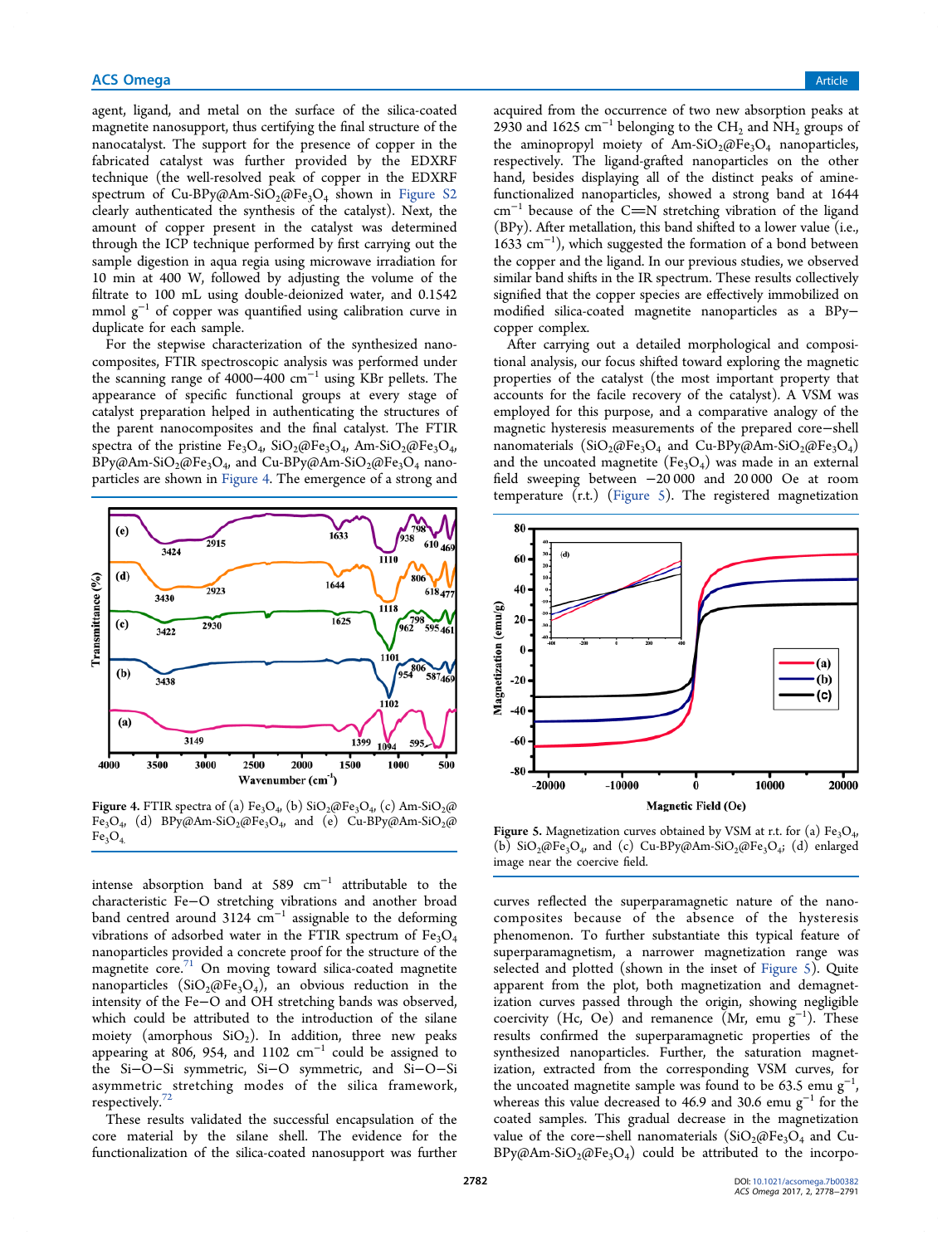#### **ACS Omega** Article **Article** Article **Article Article Article Article Article** Article **Article** Article **Article**

ration of the nonmagnetic silica shell around the core, which decreased the magnetic coupling interactions between the neighboring magnetite nanoparticles.<sup>73</sup> A possible mechanism that could be proposed for this reduction was the disappearance of magnetic moments of Fe due to the surface functionalization of these ions with silica to form Fe−O−Si chemical bonds. However, it is worth mentioning here that despite the lowering of the M<sub>s</sub> values, the final nanocatalyst showed ease of separation from the reaction mixture.

2.2. Activity of the Obtained Nanocatalyst in the Synthesis of Polysubstituted Oxazoles Using the Tandem Cyclization Approach. After structural verification of the fabricated core−shell-structured copper nanocatalyst, we explored its applicability in the tandem oxidative cyclization of 1,3-dicarbonyl compounds and amines for obtaining industrially significant oxazoles. To get an insight into the optimum catalytic conditions, methylacetoacetate and benzylamine were chosen as the model substrates. Consequently, we screened a number of solvents, oxidants, and additives for establishing the most compatible reaction conditions. Further, with the same objective in mind, we investigated the effects of crucial experimental variables, such as temperature, time, and substrate molar ratio, on this reaction.

In the initial phase of our study, we performed a controlled experiment, wherein a 1:2 mixture of the test substrates (i.e., 1 equiv methylacetoacete and 2 equiv benzylamine) was reacted at r.t. under catalyst-free conditions. Almost negligible conversion occurred in this case despite continuing the reaction for a prolonged duration, which underscored the significance of a catalyst in tandem oxidative process (Table 1).

Table 1. Effects of Different Catalysts on the Tandem Oxidative Cyclization of Amines and  $1,3$ -Dicarbonyls<sup>a</sup>

| entry | catalyst                                                   | conv. $\%$ <sup>b</sup> | TON <sup>c</sup> | TOF <sup>d</sup> |
|-------|------------------------------------------------------------|-------------------------|------------------|------------------|
|       | no catalyst                                                | 5                       |                  |                  |
| 2     | Fe <sub>3</sub> O <sub>4</sub>                             | 10                      | 39               | 13               |
| 3     | $SiO2/@Fe3O4$                                              | 12                      | 47               | 16               |
| 4     | Am-SiO <sub>2</sub> @Fe <sub>3</sub> O <sub>4</sub>        | 8                       | 31               | 10               |
| 5     | $Cu@Am-SiO2-Fe3O4$                                         | 45                      | 177              | 59               |
| 6     | Cu-BPy@Am-SiO <sub>2</sub> @Fe <sub>3</sub> O <sub>4</sub> | 100                     | 393              | 131              |

*a* Reaction conditions: methylacetoacetate (1 mmol), benzylamine (2 mmol), catalyst (30 mg),  $\rm H_2O_2$  (3 equiv),  $\rm I_2$  (1.2 equiv), dimethylformamide (DMF, 3 mL), r.t., 3 h.  $<sup>b</sup>$  Conversion percentages</sup> were determined via gas chromatography–mass spectrometry (GC− MS). <sup>c</sup>TON is the number of moles of product per mole of catalyst.  $\sigma^d$ TOF = TON/h.

Next, we employed different catalysts and checked their efficacy in affording the target product. As anticipated, the use of only  $Fe_3O_4$ ,  $SiO_2@Fe_3O_4$ , and Am-Si $O_2@Fe_3O_4$  resulted in a very poor reaction conversion (Table 1, entries 2−4). On the other hand, when different copper-based sources were used, the desired tandem product was obtained with a good conversion. Among all of the tested catalytic sources, the heterogeneous copper nanocatalyst undeniably exhibited the highest conversion percentage.

We also evaluated the effect of catalyst concentration on the model reaction. To understand how this parameter affected the reaction profile, we conducted six experiments, in which we simply increased the amount of catalyst from 5 to 30 mg. The results revealed that an increase in the amount of catalyst leads to an almost exponential rise in the conversion percentage, which was primarily due to the subsequent increase in the active sites of the nanoscale heterogeneous catalyst (Figure 6). The amount of catalyst was optimized to 30 mg, as it was sufficient enough to result in maximum conversion.



Figure 6. Effect of the amount of catalyst on the tandem oxidative cyclization of amines and 1,3-dicarbonyls [reaction conditions: methylacetoacetate (1 mmol), benzylamine (2 mmol), Cu-BPy@ Am-SiO<sub>2</sub>@Fe<sub>3</sub>O<sub>4</sub> catalyst (*x* mg),  $H_2O_2$  (3 equiv), I<sub>2</sub> (1.2 equiv), DMF (3 mL), r.t., 3 h].

Subsequently, we focused our attention toward optimizing the solvent. Surprisingly, we found that the polarity of the solvents played a critical role in determining the efficiency of the cascade process. However, nonpolar solvents like toluene, acetonitrile, chloroform, and tetrahydrofuran resulted in a poor conversion of reactants used: a drastic increment was observed on switching the solvent from nonpolar to polar (Figure 7). DMF proved its prowess in this reaction, as the best results were achieved in this case.



Figure 7. Effects of solvents on the tandem oxidative cyclization of amines and 1,3-dicarbonyls [reaction conditions: methylacetoacetate (1 mmol), benzylamine (2 mmol), Cu-BPy@Am-SiO<sub>2</sub>@Fe<sub>3</sub>O<sub>4</sub> catalyst  $(30 \text{ mg})$ , H<sub>2</sub>O<sub>2</sub> (3 equiv), I<sub>2</sub> (1.2 equiv), solvent (3 mL), r.t., 3 h].

Success of oxidative  $C(sp^3)$ -H cascade reactions is largely dependent on the efficiency of the employed oxidant. Thus, in developing such protocols, it is very important to select the appropriate oxidant, as a number of factors, such as versatility, expense, and environmental impact, need to be addressed. Keeping this in mind, we moved toward screening the most crucial parameter of the reaction, that is, oxidant. For doing so, we investigated a wide array of oxidants. The results of this screening experiment rather surprised us. Unlike in most of the previously established protocols,<sup>11,12</sup> where TBHP had proved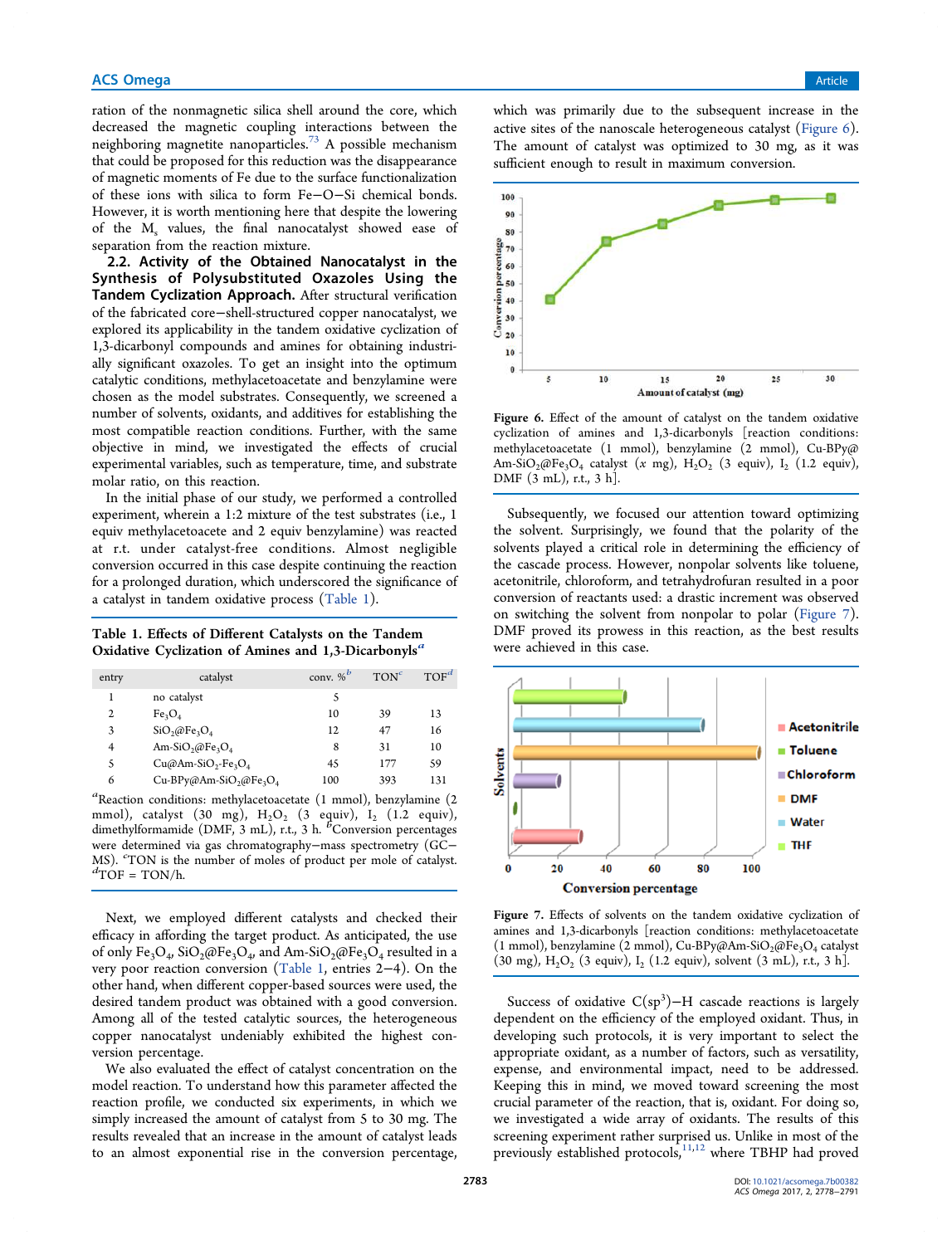to be an oxidant of choice, we found that in our heterogeneously catalyzed protocol a greener oxidant, hydrogen peroxide, which generates water as the sole byproduct, performed much better, as 100% conversion was accomplished in this case. Oxidant concentration also significantly affected the reaction conversion, which is apparent from the results shown in Figure 8. We began the first set of experiment with 0.5 equiv



Figure 8. Effect of oxidant and oxidant concentration on tandem oxidative cyclization of amines and 1,3-dicarbonyls [reaction conditions: methylacetoacetate (1 mmol), benzylamine (2 mmol), Cu-BPy@Am-SiO<sub>2</sub>@Fe<sub>3</sub>O<sub>4</sub> catalyst (30 mg), oxidant (*x* equiv), I<sub>2</sub> (1.2) equiv), DMF (3 mL), r.t., 3 h].

of oxidant and found that only 30% conversion could be achieved in this case. To accomplish better results, we increased the oxidant concentration from 0.5 to 3 equiv. Ecstatically, a drastic improvement in the results was observed as the conversion increased rapidly on increasing oxidant equivalents and the best results were obtained when 3 equiv of oxidant  $(H_2O_2)$  were used.

Thereafter, to improve the reaction efficiency, we introduced additives into the reaction system. A thorough literature survey provided us a clue that iodine-based compounds could enhance the overall conversion of the concerned reaction, as they show impressive catalytic activity in the formation of new C−C, C− O, and C−N bonds in organic compounds because of their electrophilic properties.<sup>74,75</sup> Hence, different iodine-based sources, such as potassium iodide (KI), tetrabutylammonium iodide (TBAI), N-Iodosuccinimide (NIS), and iodine  $(I_2)$ , were investigated for this tandem oxidative cyclization reaction (Table S1). To our delight, we found that molecular  $I_2$ , which has received considerable attention<sup>76−78</sup> in recent years as an inexpensive, environmentally friendly, and readily available reagent to effect iodocyclization and cyclodehydroiodination reactions, worked quite well as an additive in this reaction, as it resulted in the maximum conversion of the employed reactants. The optimization studies showed that the addition of  $I_2$  was crucial for cyclizing the model substrates.

Finally, we modulated the reaction time and temperature and examined the effects of these two crucial parameters on the synthesis of oxazoles. The conversion percentages were plotted as a function of time and temperature, and the results are shown in Figure 9.

It was noted that although an increase in temperature incurred lower reaction conversion, an increase in time period had a positive impact on the reaction conversion. Notably, r.t.  $(25 \degree C)$  and a time period of 3 h best suited the catalysis of this



Figure 9. Effects of time and temperature on the tandem oxidative cyclization of amines and 1,3-dicarbonyls [reaction conditions: methylacetoacetate (1 mmol), benzylamine (2 mmol), Cu-BPy@ Am-SiO<sub>2</sub>@Fe<sub>3</sub>O<sub>4</sub> catalyst (30 mg), H<sub>2</sub>O<sub>2</sub> (3 equiv), I<sub>2</sub> (1.2 equiv), and DMF (3 mL)].

transformation and thus the rest of the catalytic experiments were performed under similar reaction conditions.

Under optimal oxidative conditions, we set out to probe the viability of this envisioned sequential catalytic protocol. For doing so, first we investigated the scope of substituted  $\beta$ ketoesters bearing either alkyl or aromatic functional groups by reacting them with benzylamine under the established reaction conditions. The results are shown in Scheme 2. In general, we found that the corresponding oxazole products could be obtained with a good conversion percentage and a high turnover number. However, in case of bulky substituents, there was a slight decrease in the conversion, which could be attributed to the steric effect (Scheme 2, 3c and 3f). Next, we switched over to β-diketone and again found a profound decrease in the conversion, the reason for which remained unclear (Scheme 2, 3g).

To further explore the substrate scope, we evaluated the scope of benzylamine derivatives bearing either electrondonating or electron-withdrawing group (Scheme 3).

Surprisingly and quite unexpectedly, benzylamines possessing electron-donating substituents on the aromatic ring (Scheme 3, 3h, 3k, and 3m) showed better reactivity, that is, higher conversion percentage and turnover number, compared to those with electron-withdrawing substituents. Further, to demonstrate the synthetic utility of this protocol, we scaled up the model reaction to 50 mmol (Scheme S1). We were ecstatic to find that the conversion reached the same level as when it was performed on a small scale, which clearly illustrated the large-scale industrial applicability of this reaction.

2.3. Mechanism. To gain an insight into the reaction mechanism, a few control experiments were performed (Scheme 4), whose results revealed that the use of iodine, Cu-BPy@Am-SiO<sub>2</sub>@Fe<sub>3</sub>O<sub>4</sub> catalyst, and oxidant is essential for the full conversion of the reaction. Henceforth, on the basis of control experiments and previous studies, $11$  a plausible reaction mechanism was proposed for the tandem oxidative cyclization protocol (Scheme 5). The first step involves the interaction between HOI (resulting from the reaction between  $I_2$  and  $H_2O_2$ ) and enol tautomer 2b of the test substrate methylacetoacetate (2a), which leads to the formation of compound 4. In the next step, nucleophilic attack of the  $NH<sub>2</sub>$ group of the benzylamine on the copper-coordinated iodo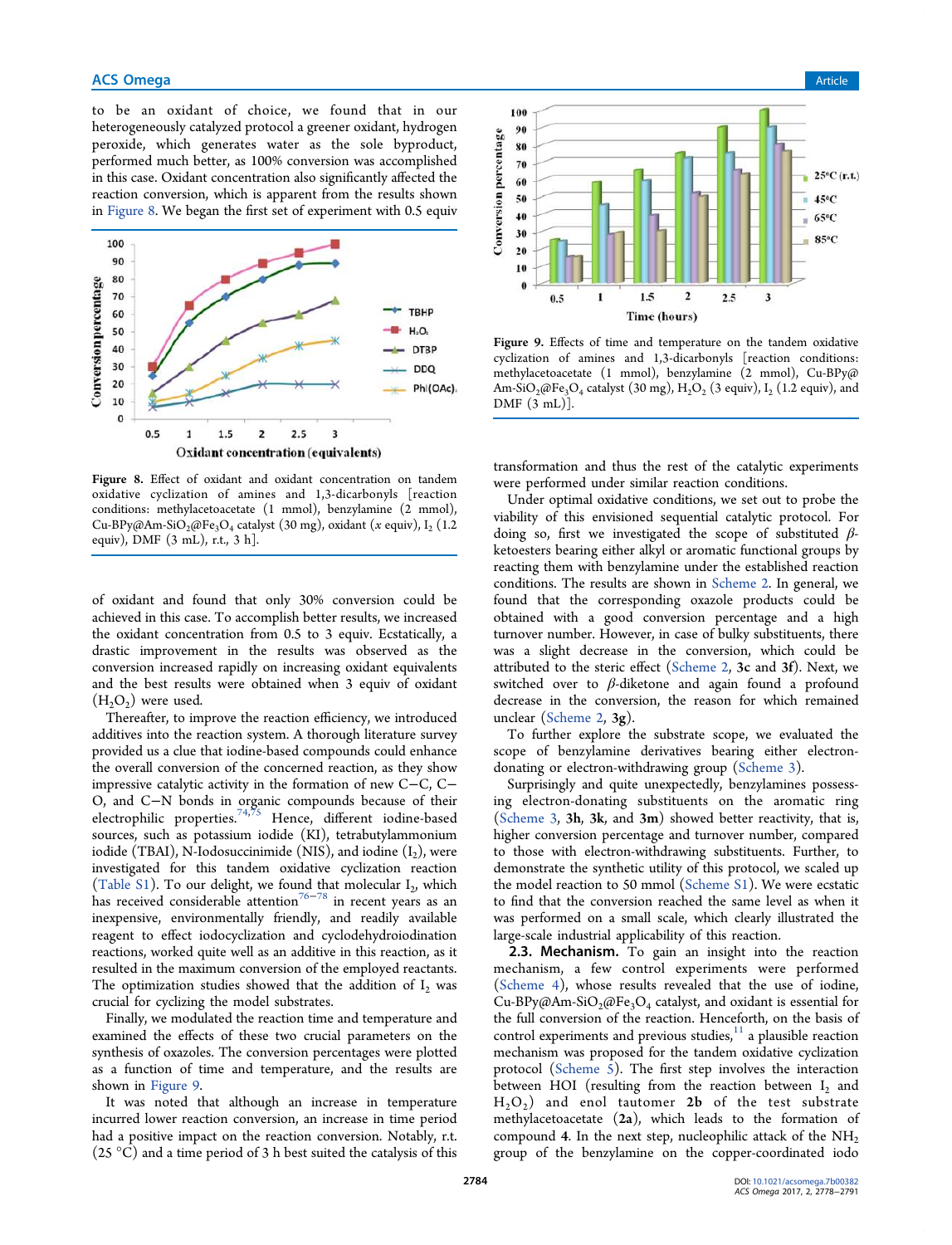Scheme 2. Substrate Scope for the Reaction of 1,3-dicarbonyls with Benzylamines $a-c$ 



a<br>Reaction conditions: 1,3-dicarbonyl (1 mmol), benzylamine (2 mmol), Cu-BPy@Am-SiO<sub>2</sub>@Fe<sub>3</sub>O<sub>4</sub> (30 mg), H<sub>2</sub>O<sub>2</sub> (3 equiv), I<sub>2</sub> (1.2 equiv), DMF (3 mL), r.t. *b* Conversion percentages determined *via* GC-MS have been given in parentheses. *<sup>c</sup>* TON is the number of moles of the product per mole of the catalyst.

complex  $(5)$  generates compound 6, which is facilitated by the removal of HI.

Compound 6 so generated undergoes oxidation in the presence of  $\text{H}_{2}\text{O}_{2}$  to form compound 7, which, in the presence of solid-supported copper catalyst, undergoes an intramolecular cyclization, giving intermediate 9 in a tandem process. Finally, oxidation of 9 affords the desired oxazole product (3).

2.4. Catalytic Activity Tests. 2.4.1. Heterogeneity Test. To verify that the observed catalysis was due to the synthesized magnetite-supported copper nanocatalyst and not due to any leached metallic species, we carried out a standard leaching experiment using the hot filtration method reported in the literature.<sup>79</sup> During this test, the solid catalyst was removed from the reaction via magnetic forces at about half the reaction time and the reaction conversion was determined by GC−MS to be 62%. The resulting reaction mixture was subjected to further stirring for a prolonged duration to rule out any ambiguity due to shorter duration, and the reaction progress was monitored continually using GC−MS. No increase in the conversion percentage even after extended times proved the true heterogeneous nature of the catalyst by excluding the possibility of leaching of the active catalytic complex from the

support. To further support this observation, ICP analysis of the supernatant was conducted. Much to our delight, we found that the copper content was less than the detection limits. Thereafter, using this exactly small amount of copper, independent homogeneous reactions were performed. No formation of the desired product occurred, which meant no homogeneous catalysis was involved. Also, UV−visible spectrum of the supernatant was obtained and the results were studied carefully. No peak of copper in this spectrum showed that the copper−BPy complex remained tightly anchored to the silica-coated magnetite support, indicating the stability of our synthesized catalyst.

2.4.2. Recyclability Test. For developing an efficient green system, "ready isolation and convenient recycling and reuse of catalyst" are highly desirable from the viewpoint of large-scale industrial applicability. Thus, in addition to the heterogeneity test, we checked the reusability of the synthesized catalyst. To do so, we carried out repeated runs of the model reaction using fresh reactants every time but on the same batch of the catalyst. The results of these experiments are shown in Figure 10. To regenerate the catalyst, after each run, it was separated by means of external magnetic attraction, washed several times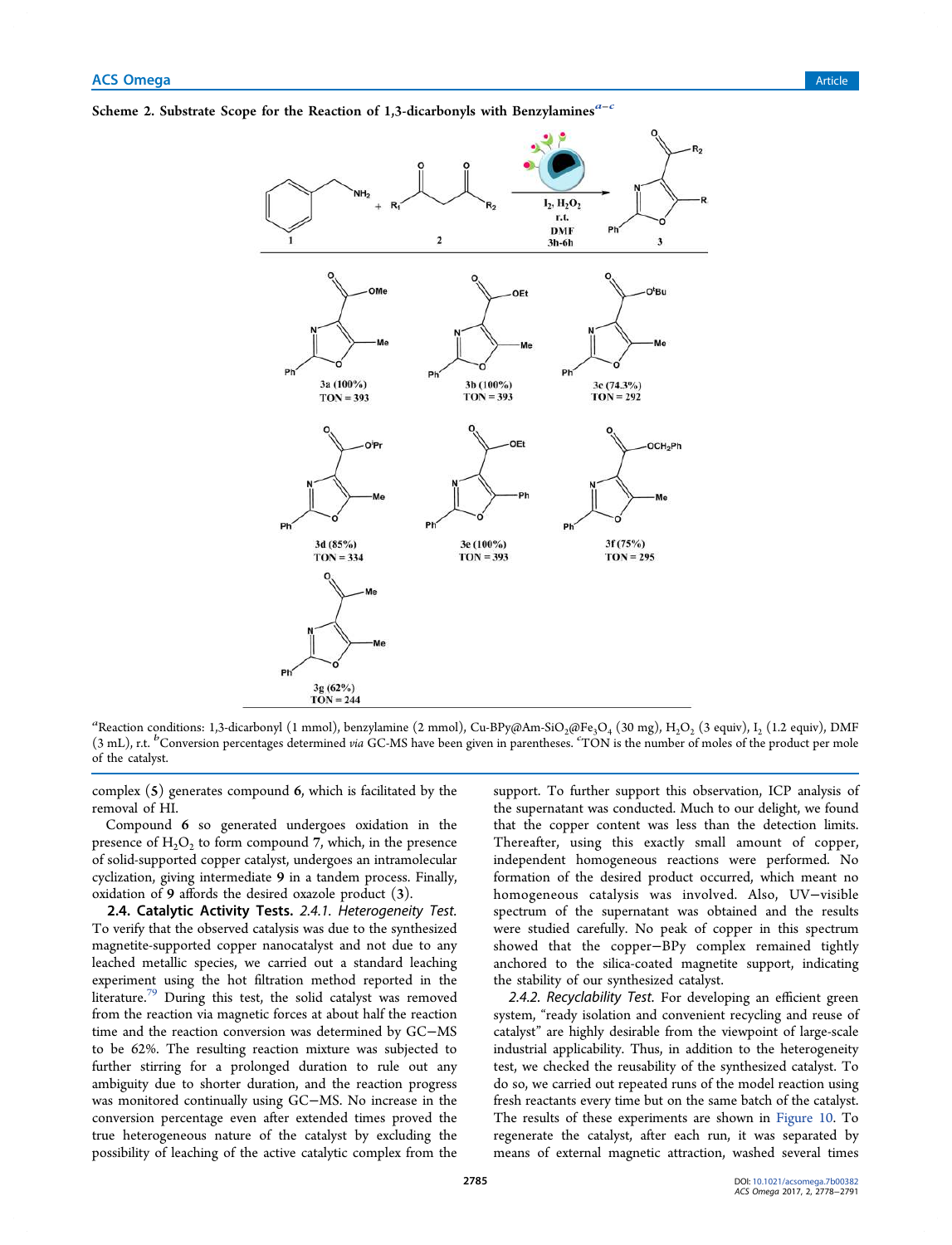#### Scheme 3. Substrate Scope for the Reaction of Substituted Benzylamines with 1,3-dicarbonyls<sup>a-c</sup>



a<br> *a*<br>
Reaction conditions: benzylamine derivatives (2 mmol), 1,3-dicarbonyl (1 mmol), Cu-BPy@Am-SiO<sub>2</sub>@Fe<sub>3</sub>O<sub>4</sub> (30 mg), H<sub>2</sub>O<sub>2</sub> (3 equiv), I<sub>2</sub> (1.2 equiv), DMF (3 mL), r.t. *b* Conversion percentages determined *via* GC-MS have been given in parentheses. *<sup>c</sup>* TON is the number of moles of the product per mole of the catalyst.





with ethanol, and dried under vacuum. It was observed that the catalyst could be reused at least eight times without any appreciable loss of activity. This observation was further supported by the SEM analysis of the recovered catalyst. The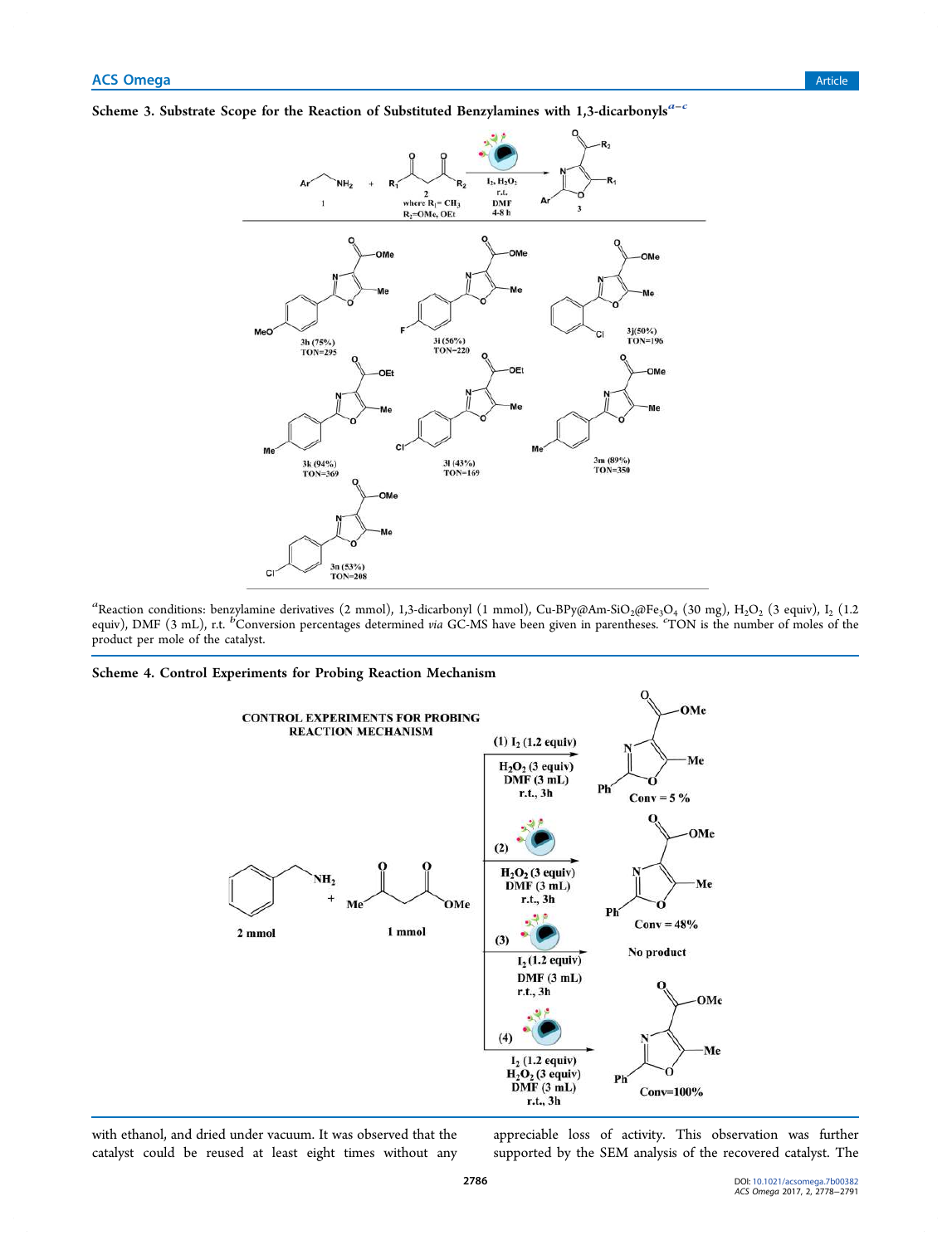Scheme 5. Proposed Mechanism for Cu-BPy@Am-SiO<sub>2</sub>@Fe<sub>3</sub>O<sub>4</sub>-Catalyzed Tandem Oxidative Cyclization of Amines and 1,3-Dicarbonyls for the Synthesis of Polysubstituted Oxazoles





Figure 10. Recycling experiment for the tandem oxidative cyclization of amines and 1,3-dicarbonyls [reaction conditions: methylacetoacetate (1 mmol), benzylamine (2 mmol), Cu-BPy@Am-SiO<sub>2</sub>@Fe<sub>3</sub>O<sub>4</sub> catalyst (30 mg),  $H_2O_2$  (3 equiv),  $I_2$  (1.2 equiv), DMF (3 mL), r.t., 3 h].

SEM image of the recovered catalyst showed that the morphology of the synthesized Cu-BPy@Am-SiO<sub>2</sub>@Fe<sub>3</sub>O<sub>4</sub> nanoparticles remained intact, which provided a concrete proof of the excellent durability of the catalyst (Figure S3).

2.5. Comparison with Previous Studies. To shed light on the merit of the current protocol, a comparative analogy on the activities of the fabricated magnetite-supported copper nanocatalyst has been made with all of the previously reported methodologies for the tandem oxidative cyclization of amines and 1,3-dicarbonyls. Consequently, for drawing the best comparison, an in-depth analysis of crucial reaction parameters associated with the synthesis of industrially significant oxazoles has been carried out and factors such as reaction yield and conditions have been focused upon. A close introspection of the results clearly shows the superiority of our methodology (Table S2). The reactions yields are higher, and the conditions are also green (use of a green oxidant,  $\rm H_2O_2$ ). Besides, unlike other methods that employ homogeneous catalyst, our protocol uses a heterogeneous base metal nanocatalyst that is magneti-

cally retrievable and hence can overcome the problems associated with catalyst separation and decomposition. Undoubtedly, it is the overall simplicity (no electrolysis conditions required unlike entries 3 and 4) and the economic competitiveness (owing to exceptional catalytic reusability) of this synthetic route that render it an appealing alternative to the literature precedents.

#### 3. CONCLUSIONS

In the present study, we unveiled the fabrication of a new heterogeneous nanocatalyst possessing core−shell morphology for the synthesis of polysubstituted oxazoles obtained via the tandem oxidative cyclization approach. The catalyst is synthesized simply by the covalent immobilization of a copper−BPy complex on a silica-encapsulated magnetite nanosupport using inexpensive precursors under benign conditions. Sophisticated physicochemical tools, such as WAXRD, HRTEM, SEM, EDX, EDXRF, ICP, and FTIR analyses, have been employed for the structural confirmation of the synthesized organic−inorganic hybrid nanocatalyst. The efficacy of the synthesized Cu-BPy@Am-SiO<sub>2</sub>@Fe<sub>3</sub>O<sub>4</sub> catalyst can be realized by focusing on the results of various catalytic activity tests conducted, which include investigation of substrate scope, hot filtration, and recyclability experiments. This new methodology not only offers a convenient access to industrially significant oxazoles with promising yield, but it is also operationally facile and economically competitive compared with the literature precedents, as it employs a catalyst that is magnetically retrievable, reusable up to eight catalytic cycles, and highly durable. Besides, some of the other advantages include high atom economy, excellent turnover number, green reaction conditions  $(H_2O_2)$  as the oxidant), and applicability to gram-scale synthesis. As this study is based on the perfect combination of heterogeneous catalysis and tandem oxidative cyclization, it provides a distinct advancement toward the development of a sustainable approach for oxazole synthesis.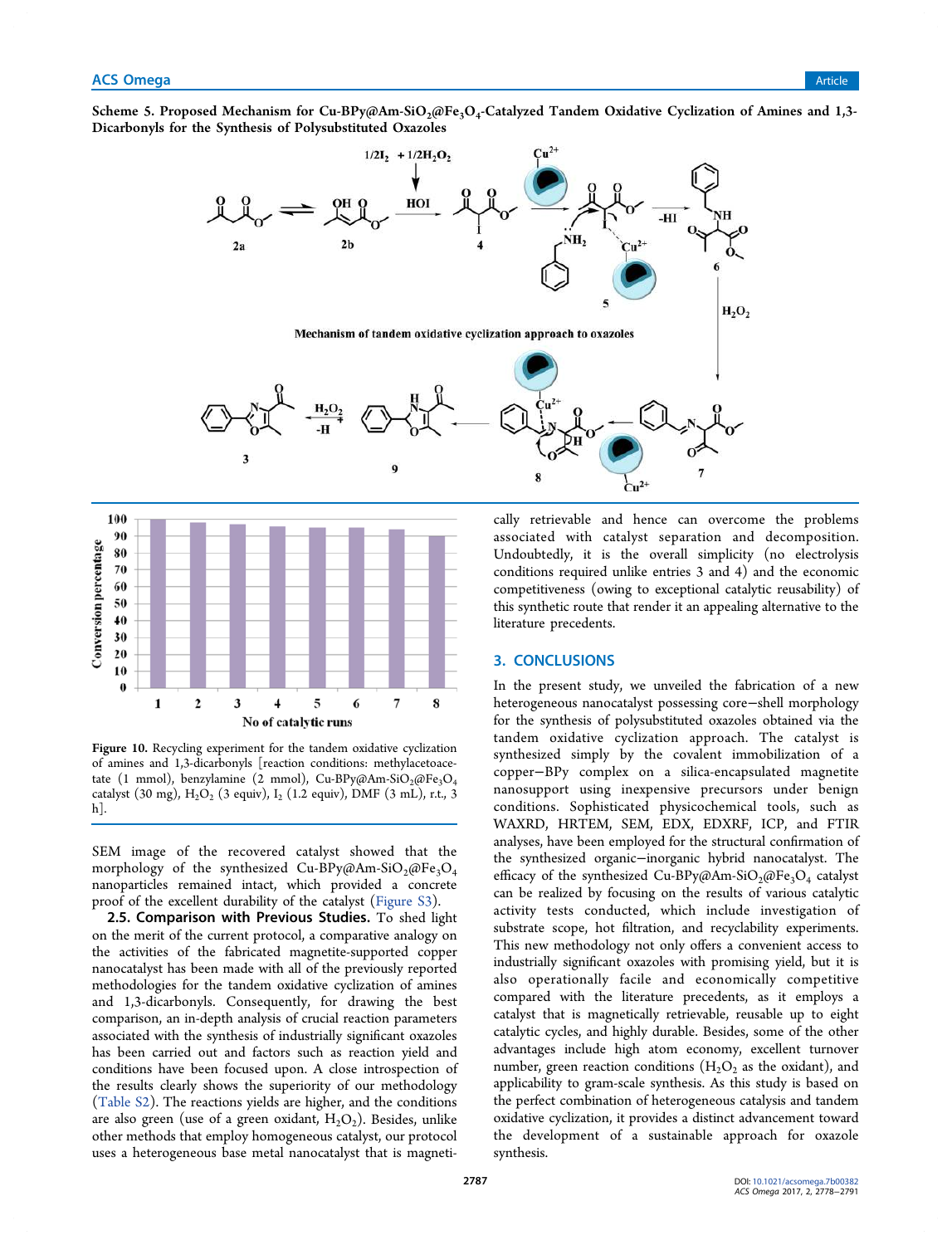#### 4. EXPERIMENTAL SECTION

4.1. Chemicals, Instrumentation, and Analysis. All chemicals, reagents, and solvents for the preparation of the catalyst and target compounds were of analytical grade, procured from commercial suppliers and used without further purification unless specified. In particular, TEOS (99.9%), APTES (98%), and BPy were purchased from Sigma-Aldrich, Fluka, and Alfa Aesar, respectively. Ultrapure Milli-Q water was used throughout for the preparation of all aqueous solutions. The entire oxidative cascade protocol was conducted under ambient atmospheric conditions. For analytical and preparative thin-layer chromatography (TLC), 0.2 mm (Merck) and 0.5 mm (Kieselgel GF254) precoated plates were used, respectively. The spots were visualized under UV light. In-depth characterization of the catalyst was carried out using different spectroscopic and microscopic techniques, such as FTIR, powder X-ray diffraction (PXRD), TEM, FESEM, EDX, VSM, EDXRF, X-ray photoelectron (XPS), and ICP analyses. FTIR spectra of the various stages of the nanocatalyst/obtained nanocomposites were recorded on a PerkinElmer Spectrum 2000 FTIR spectrometer (using the KBr pellet method) in the operating range of 4000−400 cm<sup>−</sup><sup>1</sup> under atmospheric conditions with a resolution of 1 cm<sup>−</sup><sup>1</sup> . PXRD patterns of the samples were collected with a Bruker D8 Advance (Karlsruhe, Bundesland, Germany) diffractometer using  $Cu/K\alpha$  radiation at a scanning rate of  $4^{\circ}$  min<sup>-1</sup> in the 2 $\theta$  range of 5–80° ( $\lambda$  = 0.15405 nm, 40 kV, 40 mA). The magnetization measurements of the bare and coated nanoparticles were performed at r.t. using a VSM (ADE-EV9; MicroSense) in an applied magnetic field sweeping from −22 000 to 22 000 Oe. Inductively coupled plasma mass spectrometry (ICP-MS) analysis was also accomplished to confirm the copper loading of the catalyst using ICP-MS (model no.: 7700e). To carry out the microwave-assisted digestion of the nanocatalyst, an Anton Paar Multiwave 3000 microwave instrument equipped with a temperature and pressure sensor was used. For studying the morphological characteristics (i.e., size, shape, and composition), microscopic techniques such as TEM and SEM were employed. The TEM images of the obtained nanocomposites were captured by a transmission electron microscope JEOL 2100F. The sample for TEM analysis was prepared by dispersing the nanoparticles in a high-purity ethanol solution under ultrasonic irradiation, followed by placing one drop of the suspended solution onto the TEM grid (copper grid coated with carbon film) before drying at r.t. under ambient conditions. On the other hand, a Tescan MIRA 3 FESEM instrument was employed for FESEM and EDX imaging of the samples. Finally, for investigating the percentage conversion, GC−MS analysis of all of the derived products was done using an Agilent gas chromatograph (6850 GC) with HP-5MS 5% phenyl methyl siloxane capillary column (30.0 m  $\times$  250  $\mu$ m  $\times$  $0.25 \mu m$ ) and a quadrupole mass-filter-equipped 5975 massselective detector using helium as the carrier gas (rate: 0.9 mL  $\min^{-1}$ ).

4.2. Design and Synthesis of Nanocatalyst (Cu-BPy@ **Am-SiO** $_2$ **@Fe** $_3$ **O** $_4$ **).** 4.2.1. Synthesis of Amine-Functionalized Silica-Encapsulated Magnetite Nanosupport (Am-SiO<sub>2</sub>@  $Fe_{3}O_{4}$ ). At the outset, magnetite nanoparticles were prepared via chemical coprecipitation of Fe(II) and Fe(III) salts in an ammoniacal medium.<sup>67</sup> In a typical procedure, 6.0 g of ferric sulfate and 4.2 g of ferrous sulfate were dissolved well in ultrapure water (250 mL) and stirred at 60 °C. A yellow-orange

solution was obtained once the Fe (II) and Fe (III) salts dissolved completely in water. Thereafter, 15 mL of 25% NH4OH was added dropwise into the reaction solution until the pH of the solution reached 10. The resulting solution was stirred continuously and vigorously for 1 h. The obtained black precipitate of  $Fe<sub>3</sub>O<sub>4</sub>$  nanoparticles were separated using an external magnet, washed thoroughly with water and ethanol several times, and dried under vaccum. Next, the dried  $Fe<sub>3</sub>O<sub>4</sub>$ nanoparticles were coated with silica using the modified sol−gel approach.<sup>68</sup> TEOS was used as the silica precursor for the coating process. This step was carried out by first dispersing Fe3O<sup>4</sup> nanoparticles in ethanol under ultrasonic irradiation for 1 h. Subsequently, to the dispersed nanoparticles, 6 mL of ammonia and 2 mL of TEOS were added. This reaction mixture was stirred incessantly under atmospheric conditions for about 24 h. The synthesized  $SiO<sub>2</sub>(\mathcal{O}Fe<sub>3</sub>O<sub>4</sub>)$  nanoparticles were isolated again using magnetic attraction, washed well with ethanol, and dried under vacuum. After the silica-coating process, amine groups were introduced onto the surface of the  $SiO<sub>2</sub>(\mathcal{D}Fe<sub>3</sub>O<sub>4</sub>)$  nanoparticles using APTES as the functionalizing agent.<sup>69</sup> For this functionalization step, 5 mL of APTES was added to 1.0 g of  $SiO<sub>2</sub>(\mathcal{O}Fe<sub>3</sub>O<sub>4</sub>)$  nanoparticles ultrasonically dispersed in 200 mL of ethanol solution and the resultant mixture was stirred for 24 h at r.t. The amine-functionalized nanocomposites  $(Am-SiO_2@Fe_3O_4)$  thus obtained were separated magnetically, washed many times with ethanol, and ultimately dried under vacuum.

4.2.2. Synthesis of the Nanocatalyst (Cu-BPy@Am-SiO<sub>2</sub>@  $Fe_{3}O_{4}$ ). The last stage of catalyst preparation involved two important steps: (1) covalent grafting of ligand and (2) metallation. The ligand-grafting process was carried out by refluxing 2 g of Am-SiO<sub>2</sub>@Fe<sub>3</sub>O<sub>4</sub> nanoparticles with BPy (4 mmol,  $0.736$  g) in ethanol for 10 h.<sup>70</sup> The ligand-grafted nanoparticles  $(BPy@Am-SiO_2@Fe_3O_4)$  so obtained were separated by magnetic attraction, washed well with ethanol at least three times to remove any unreacted ligand, and ovendried for 10 h. Subsequently, 1.0 g of BPy@Am-SiO<sub>2</sub>@Fe<sub>3</sub>O<sub>4</sub> nanoparticles was reacted with 1.5 mmol of copper acetate for 6 h in absolute ethanol at r.t. for 24 h. The solvent was evaporated under vacuum, and the metallated nanoparticles were washed thoroughly with ethanol and dried in an oven for 2 h to obtain the final nanocatalyst (Scheme 1).

4.3. General Catalytic Procedure for the Synthesis of Polysubstituted Oxazoles via the Tandem Oxidative Cyclization Approach. To a reaction vessel containing benzylamine derivatives (2 mmol) in DMF (3 mL), iodine (1.2 equiv), 1,3-dicarbonyl compounds (1 mmol), catalyst (30 mg), and  $H_2O_2$  (3 equiv) were added successively. The resulting reaction mixture was stirred at r.t. for an appropriate period of time, and the progress of the reaction was monitored via TLC. After the reaction, the catalyst was separated simply using an external bar magnet and the reaction contents were extracted with ethyl acetate. The organic layer was separated, dried over solid anhydrous sodium sulfate, and concentrated. Finally, the products were confirmed through the GC−MS technique.

#### ■ ASSOCIATED CONTENT

#### **6** Supporting Information

The Supporting Information is available free of charge on the ACS Publications website at DOI: 10.1021/acsomega.7b00382.

Additional material characterization data (PDF)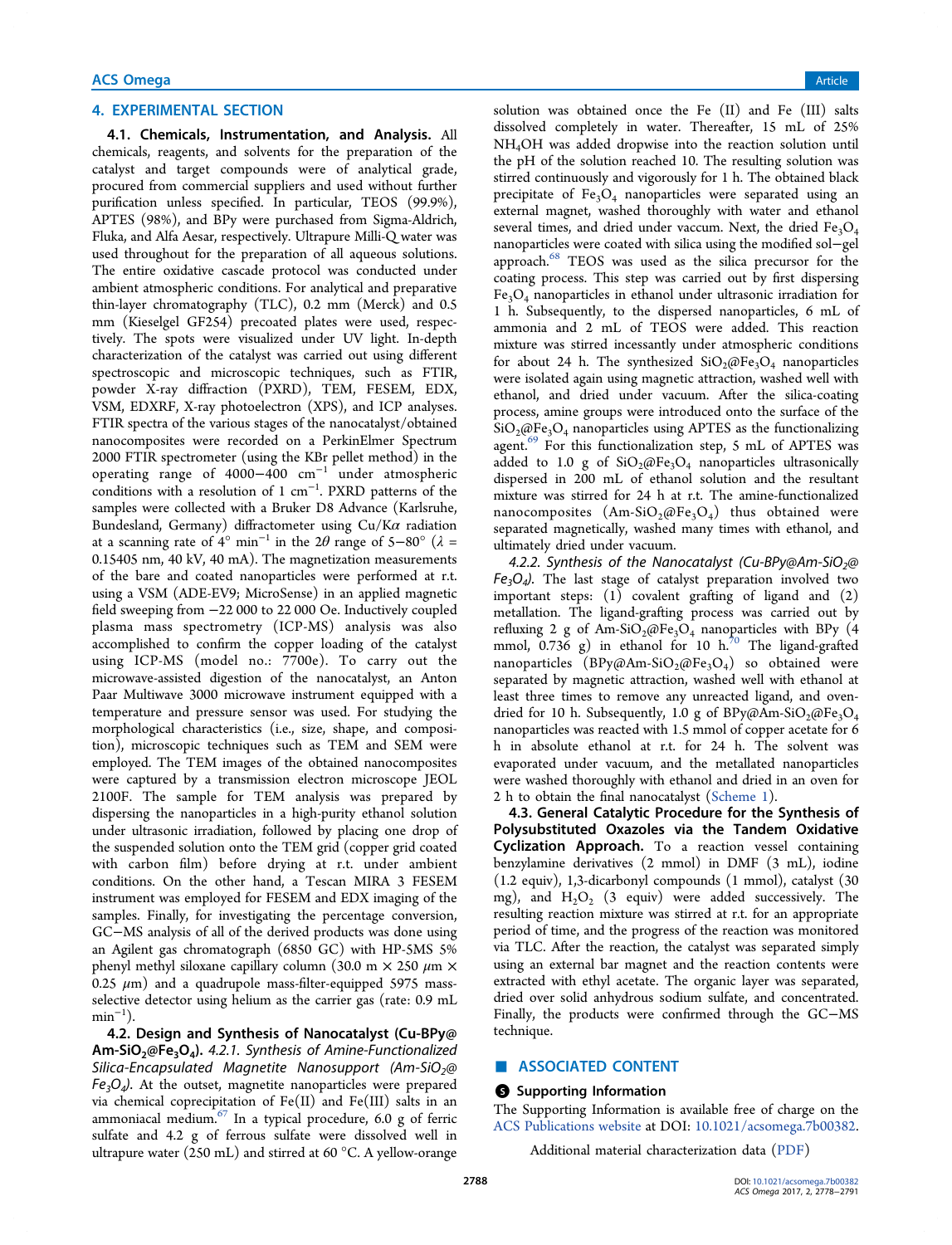## ACS Omega<br>■ AUTHOR INFORMATION

#### Corresponding Author

\*E-mail: rksharmagreenchem@hotmail.com. Tel: 011- 276666250. Fax: +91-011-27666250.

#### ORCID<sup>®</sup>

Rakesh K. Sharma: 0000-0003-4281-876X

#### Author Contributions

The manuscript was written through contributions of all authors. All authors have given approval to the final version of the manuscript.

#### Notes

The authors declare no competing financial interest.

#### ■ ACKNOWLEDGMENTS

S.D. expresses her gratitude to University Grants Commission, Delhi, India, for awarding Senior Research Fellowship. The authors thank USIC-CLF, DU for FTIR, XRD, and VSM analyses and JNU for TEM analysis.

#### ■ REFERENCES

(1) Grondal, C.; Jeanty, M.; Enders, D. Organocatalytic cascade reactions as a new tool in total synthesis. *Nat. Chem.* 2010, *2*, 167− 178.

(2) Nicolaou, K. C.; Edmonds, D. J.; Bulger, P. G. Cascade reactions in total synthesis. *Angew. Chem., Int. Ed.* 2006, *45*, 7134−7186.

(3) Parsons, P. J.; Penkett, C. S.; Shell, A. J. Tandem reactions in organic synthesis: novel strategies for natural product elaboration and the development of new synthetic methodology. *Chem. Rev.* 1996, *96*, 195−206.

(4) Nicolaou, K. C.; Montagnon, T.; Snyder, S. A. Tandem reactions, cascade sequences and biomimetic strategies in total synthesis. *Chem. Commun.* 2003, *5*, 551−564.

(5) Behr, A.; Vorholt, A. J.; Ostrowski, K. A.; Seidensticker, T. Towards resource efficient chemistry: tandem reactions with renewables. *Green Chem.* 2014, *16*, 982−1006.

(6) Ho, T. L. *Tandem organic reactions*; John Wiley & Sons, 1992.

(7) Medley, J. W.; Movassaghi, M. Robinson's landmark synthesis of tropinone. *Chem. Commun.* 2013, *49*, 10775−10777.

(8) Li, C. J.; Trost, B. M. Green chemistry for chemical synthesis. *Proc. Natl. Acad. Sci. U.S.A.* 2008, *105*, 13197−13202.

(9) McCarroll, A. J.; Walton, J. C. Organic syntheses through freeradical annulations and related cascade sequences. *J. Chem. Soc., Perkin Trans. 1* 2001, *24*, 3215−3229.

(10) Naresh, G.; Narender, T. Molecular iodine mediated synthesis of polysubstituted oxazoles by oxidative domino cyclization in water. *RSC Adv.* 2014, *4*, 11862−11866.

(11) Wan, C.; Hang, J.; Wang, S.; Fan, J.; Wang, Z. Facile synthesis of polysubstituted oxazoles via a copper-catalyzed tandem oxidative cyclization. *Org. Lett.* 2010, *12*, 2338−2341.

 $(12)$  Jiang, H.; Huang, H.; Cao, H.; Qi, C. TBHP/I<sub>2</sub>-mediated domino oxidative cyclization for one-pot synthesis of polysubstituted oxazoles. *Org. Lett.* 2010, *12*, 5561−5563.

(13) Zheng, M.; Huang, L.; Huang, H.; Li, X.; Wu, W.; Jiang, H. Palladium-Catalyzed Sequential C−N/C−O Bond Formations: Synthesis of Oxazole Derivatives from Amides and Ketones. *Org. Lett.* 2014, *16*, 5906−5909.

(14) Yuan, G.; Zhu, Z.; Gao, X.; Jiang, H. Electrochemically promoted synthesis of polysubstituted oxazoles from  $\beta$ -diketone derivatives and benzylamines under mild conditions. *RSC Adv.* 2014, *4*, 24300−24303.

(15) Hu, P.; Wang, Q.; Yan, Y.; Zhang, S.; Zhang, B.; Wang, Z. CuIcatalyzed and air promoted oxidative cyclization for one-pot synthesis of polyarylated oxazoles. *Org. Biomol. Chem.* 2013, *11*, 4304−4307.

(16) Chng, L. L.; Erathodiyil, N.; Ying, J. Y. Nanostructured catalysts for organic transformations. *Acc. Chem. Res.* 2013, *46*, 1825−1837.

(17) Philippot, K.; Serp, P. Concepts in nanocatalysis. In *Nanomaterials in Catalysis*, 1st ed.; Wiley-VCH Verlag GmbH, 2013; pp 1−54. (18) Mondal, J.; Biswas, A.; Chiba, S.; Zhao, Y. Cu<sup>0</sup> nanoparticles

deposited on nanoporous polymers: a recyclable heterogeneous nanocatalyst for Ullmann coupling of aryl halides with amines in water. *Sci. Rep.* 2015, *5*, No. 8294.

(19) Collis, A. E.; Horvath, I. T. Heterogenization of homogeneous catalytic systems. *Catal. Sci. Technol.* 2011, *1*, 912−919.

(20) Narani, A.; Marella, R. K.; Ramudu, P.; Rao, K. S. R.; Burri, D. R. Cu (II) complex heterogenized on SBA-15: a highly efficient and additive-free solid catalyst for the homocoupling of alkynes. *RSC Adv.* 2014, *4*, 3718−3725.

(21) Ogasawara, S.; Kato, S. Palladium nanoparticles captured in microporous polymers: a tailor-made catalyst for heterogeneous carbon cross-coupling reactions. *J. Am. Chem. Soc.* 2010, *132*, 4608− 4613.

(22) Veisi, H.; Hamelian, M.; Hemmati, S. Palladium anchored to SBA-15 functionalized with melamine-pyridine groups as a novel and efficient heterogeneous nanocatalyst for Suzuki−Miyaura coupling reactions. *J. Mol. Catal. A: Chem.* 2014, *395*, 25−33.

(23) Schatz, A.; Reiser, O.; Stark, W. J. Nanoparticles as Semi- ̈ Heterogeneous Catalyst Supports. *Chem.* − *Eur. J.* 2010, *16*, 8950− 8967.

(24) Panigrahi, S.; Basu, S.; Praharaj, S.; Pande, S.; Jana, S.; Pal, A.; et al. Synthesis and size-selective catalysis by supported gold nanoparticles: study on heterogeneous and homogeneous catalytic process. *J. Phys. Chem. C.* 2007, *111*, 4596−4605.

(25) Wang, Y.; Xiao, Z.; Wu, L. Metal-nanoparticles supported on solid as heterogeneous catalysts. *Curr. Org. Chem.* 2013, *17*, 1325− 1333.

(26) El-Shall, M. S.; Abdelsayed, V.; Abd El Rahman, S. K.; Hassan, H. M.; El-Kaderi, H. M.; Reich, T. E. Metallic and bimetallic nanocatalysts incorporated into highly porous coordination polymer MIL-101. *J. Mater. Chem.* 2009, *19*, 7625−7631.

(27) Stiles, A. B. *Catalyst supports and supported catalysts*; Butterworth Publishers: Stoneham, 1987.

(28) Julkapli, N. M.; Bagheri, S. Graphene supported heterogeneous catalysts: an overview. *Int. J. Hydrogen Energy* 2015, *40*, 948−979.

(29) Dang, T. T.; Zhu, Y.; Ngiam, J. S.; Ghosh, S. C.; Chen, A.; Seayad, A. M. Palladium nanoparticles supported on ZIF-8 as an efficient heterogeneous catalyst for aminocarbonylation. *ACS Catal.* 2013, *3*, 1406−1410.

(30) Xie, W.; Hu, L.; Yang, X. Basic ionic liquid supported on mesoporous SBA-15 silica as an efficient heterogeneous catalyst for biodiesel production. *Ind. Eng. Chem. Res.* 2015, *54*, 1505−1512.

(31) Shang, L.; Bian, T.; Zhang, B.; Zhang, D.; Wu, L. Z.; Tung, C. H.; Zhang, T.; et al. Graphene-supported ultrafine metal nanoparticles encapsulated by mesoporous silica: robust catalysts for oxidation and reduction reactions. *Angew. Chem., Int. Ed.* 2014, *53*, 250−254.

(32) Gallon, B. J.; Kojima, R. W.; Kaner, R. B.; Diaconescu, P. L. Palladium Nanoparticles Supported on Polyaniline Nanofibers as a Semi-Heterogeneous Catalyst in Water. *Angew. Chem., Int. Ed.* 2007, *46*, 7251−7254.

(33) Xie, W.; Li, H. Alumina-supported potassium iodide as a heterogeneous catalyst for biodiesel production from soybean oil. *J. Mol. Catal. A: Chem.* 2006, *255*, 1−9.

(34) Ballini, R.; Bosica, G.; Fiorini, D.; Maggi, R.; Righi, P.; Sartori, G.; Sartorio, R. MCM-41-TBD as a new, efficient, supported heterogeneous catalyst for the synthesis of thioureas. *Tetrahedron Lett.* 2002, *43*, 8445−8447.

(35) Zhu, A.; Jiang, T.; Han, B.; Zhang, J.; Xie, Y.; Ma, X. Supported choline chloride/urea as a heterogeneous catalyst for chemical fixation of carbon dioxide to cyclic carbonates. *Green Chem.* 2007, *9*, 169−172.

(36) Mori, K.; Hara, T.; Mizugaki, T.; Ebitani, K.; Kaneda, K. Hydroxyapatite-supported palladium nanoclusters: a highly active heterogeneous catalyst for selective oxidation of alcohols by use of molecular oxygen. *J. Am. Chem. Soc.* 2004, *126*, 10657−10666.

(37) Liu, H.; Liu, Y.; Li, Y.; Tang, Z.; Jiang, H. Metal− organic framework supported gold nanoparticles as a highly active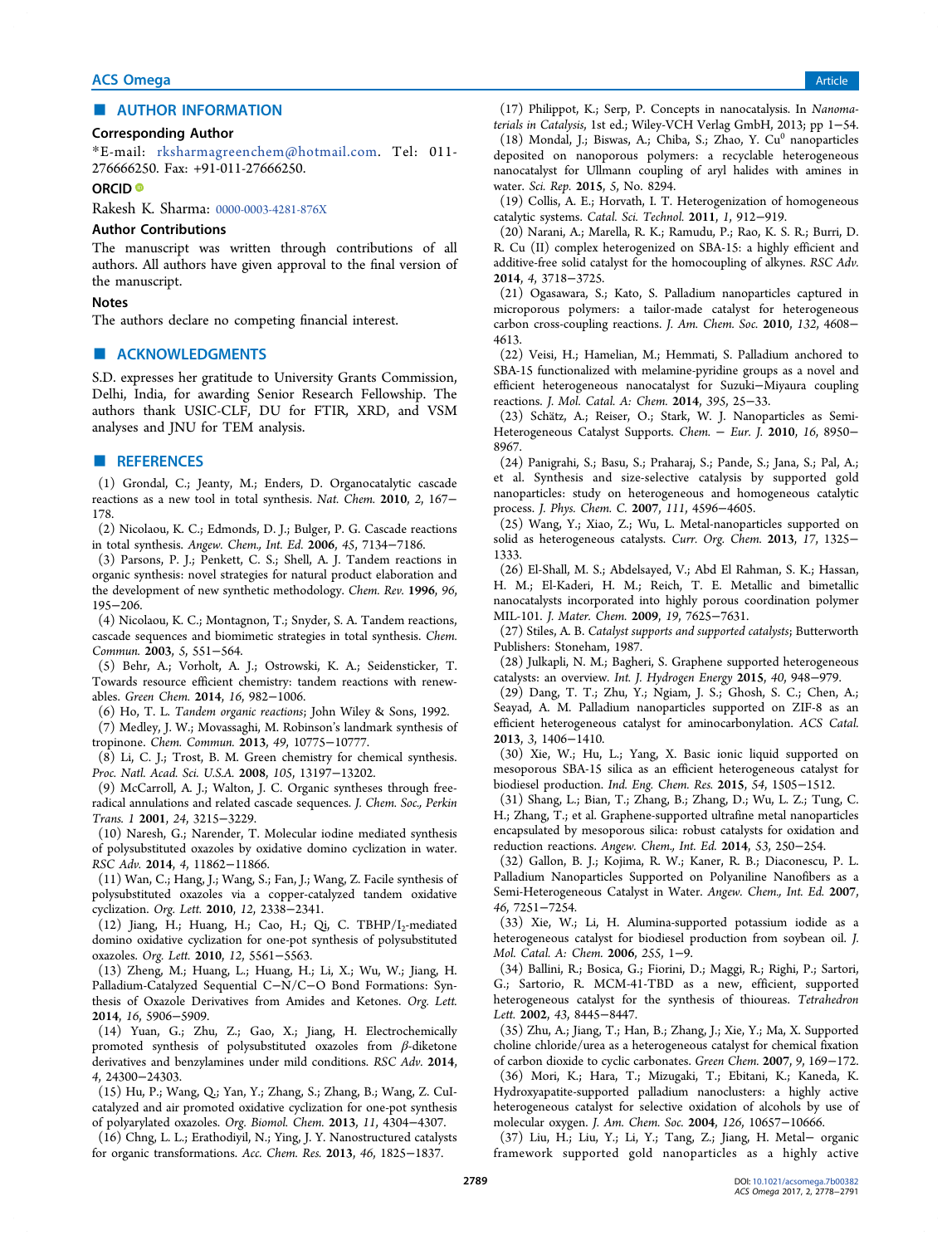heterogeneous catalyst for aerobic oxidation of alcohols. *J. Phys. Chem. C* 2010, *114*, 13362−13369.

(38) Zhang, Q.; Luo, J.; Wei, Y. A silica gel supported dual acidic ionic liquid: an efficient and recyclable heterogeneous catalyst for the one-pot synthesis of amidoalkyl naphthols. *Green Chem.* 2010, *12*, 2246−2254.

(39) Ahmed, N.; Siddiqui, Z. N. Cerium Supported Chitosan as an Efficient and Recyclable Heterogeneous Catalyst for Sustainable Synthesis of Spiropiperidine Derivatives. *ACS Sustainable Chem. Eng.* 2015, *3*, 1701−1707.

(40) Gawande, M. B.; Monga, Y.; Zboril, R.; Sharma, R. K. Silicadecorated magnetic nanocomposites for catalytic applications. *Coord. Chem. Rev.* 2015, *288*, 118−143.

(41) Sharma, R. K.; Dutta, S.; Sharma, S.; Zboril, R.; Varma, R. S.; Gawande, M. B.  $Fe<sub>3</sub>O<sub>4</sub>$  (iron oxide)-supported nanocatalysts: synthesis, characterization and applications in coupling reactions. *Green Chem.* 2016, *18*, 3184−3209.

(42) Sharma, R. K.; Yadav, M.; Gawande, M. B. Silica-Coated Magnetic Nano-Particles: Application in Catalysis. *ACS Symp. Ser.* 2016, *1238*, 1−38.

(43) Lu, A. H.; Salabas, E. E.; Schüth, F. Magnetic nanoparticles: synthesis, protection, functionalization, and application. *Angew. Chem., Int. Ed.* 2007, *46*, 1222−1244.

(44) Rossi, L. M.; Costa, N. J.; Silva, F. P.; Wojcieszak, R. Magnetic nanomaterials in catalysis: advanced catalysts for magnetic separation and beyond. *Green Chem.* 2014, *16*, 2906−2933.

(45) Shylesh, S.; Schünemann, V.; Thiel, W. R. Magnetically separable nanocatalysts: bridges between homogeneous and heterogeneous catalysis. *Angew. Chem., Int. Ed.* 2010, *49*, 3428−3459.

(46) Varma, R. S.; Verma, S.; Nadagouda, M. N.; Baig, R. N. Advancing Sustainable Catalysis with Magnetite. Surface Modification and Synthetic Applications. *Aldrichim. Acta* 2016, *49*, 35−41.

(47) Laurent, S.; Forge, D.; Port, M.; Roch, A.; Robic, C.; Vander, E. L.; Muller, R. N. Magnetic iron oxide nanoparticles: synthesis, stabilization, vectorization, physicochemical characterizations, and biological applications. *Chem. Rev.* 2008, *108*, 2064−2110.

(48) Yu, L.; Wang, M.; Li, P.; Wang, L. Fe<sub>3</sub>O<sub>4</sub> nanoparticle-supported copper (I): magnetically recoverable and reusable catalyst for the synthesis of quinazolinones and bicyclic pyrimidinones. *Appl. Organomet. Chem.* 2012, *26*, 576−582.

(49) Le, X.; Dong, Z.; Jin, Z.; Wang, Q.; Ma, J. Suzuki−Miyaura cross-coupling reactions catalyzed by efficient and recyclable  $Fe<sub>3</sub>O<sub>4</sub>(a)$ SiO2@mSiO2−Pd (II) catalyst. *Catal. Commun.* 2014, *53*, 47−52.

(50) Zhang, L.; Li, P.; Liu, C.; Yang, J.; Wang, M.; Wang, L. A highly efficient and recyclable  $Fe<sub>3</sub>O<sub>4</sub>$  magnetic nanoparticle immobilized palladium catalyst for the direct C-2 arylation of indoles with arylboronic acids. *Catal. Sci. Techol.* 2014, *4*, 1979−1988.

(51) Zolfigol, M. A.; Khakyzadeh, V.; Moosavi-Zare, A. R.; Rostami, A.; Zare, A.; Iranpoor, N.; et al. A highly stable and active magnetically separable Pd nanocatalyst in aqueous phase heterogeneously catalyzed couplings. Luque, R. *Green Chem.* 2013, *15*, 2132−2140.

(52) Ying, A.; Hou, H.; Liu, S.; Chen, G.; Yang, J.; Xu, S. Ionic Modified TBD Supported on Magnetic Nanoparticles: A Highly Efficient and Recoverable Catalyst for Organic Transformations. *ACS Sustainable Chem. Eng.* 2016, *4*, 625−632.

(53) Liu, Y. H.; Deng, J.; Gao, J. W.; Zhang, Z. H. Triflic Acid-Functionalized Silica-Coated Magnetic Nanoparticles as a Magnetically Separable Catalyst for Synthesis of gem-Dihydroperoxides. *Adv. Synth. Catal.* 2012, *354*, 441−447.

(54) Sharma, R. K.; Dutta, S.; Sharma, S. Quinoline-2-carboimine copper complex immobilized on amine functionalized silica coated magnetite nanoparticles: a novel and magnetically retrievable catalyst for the synthesis of carbamates via C−H activation of formamides. *Dalton Trans.* 2015, *44*, 1303−1316.

(55) Sharma, R. K.; Dutta, S.; Sharma, S. Nickel (ii) complex covalently anchored on core shell structured  $SiO_2@Fe_3O_4$  nanoparticles: a robust and magnetically retrievable catalyst for direct onepot reductive amination of ketones. *New J. Chem.* 2016, *40*, 2089− 2101.

(56) Sharma, R. K.; Sharma, S.; Dutta, S.; Zboril, R.; Gawande, M. B. Silica-nanosphere-based organic−inorganic hybrid nanomaterials: synthesis, functionalization and applications in catalysis. *Green Chem.* 2015, *17*, 3207−3230.

(57) Sharma, R. K.; Yadav, M.; Monga, Y.; Gaur, R.; Adholeya, A.; Zboril, R.; Gawande, M. B.; et al. Silica-based Magnetic Manganese Nanocatalyst−Applications in the Oxidation of Organic Halides and Alcohols. *ACS Sustainable Chem. Eng.* 2016, *4*, 1123−1130.

(58) Sharma, R. K.; Gaur, R.; Yadav, M.; Rathi, A. K.; Pechousek, J.; Petr, M.; Gawande, M. B.; et al. Maghemite-Copper Nanocomposites: Applications for Ligand-Free Cross-Coupling (C− O, C− S, and C− N) Reactions. *ChemCatChem* 2015, *7*, 3495−3502.

(59) Sharma, R. K.; Yadav, M.; Gaur, R.; Monga, Y.; Adholeya, A. Magnetically retrievable silica-based nickel nanocatalyst for Suzuki− Miyaura cross-coupling reaction. *Catal. Sci. Technol.* 2015, *5*, 2728− 2740.

 $(60)$  Sharma, R. K.; Monga, Y.; Puri, A.; Gaba, G. Magnetite  $(Fe<sub>3</sub>O<sub>4</sub>)$ silica based organic−inorganic hybrid copper (ii) nanocatalyst: a platform for aerobic N-alkylation of amines. *Green Chem.* 2013, *15*, 2800−2809.

(61) Sharma, R. K.; Monga, Y.; Puri, A. Magnetically separable silica@ Fe<sub>3</sub>O<sub>4</sub> core−shell supported nano-structured copper (II) composites as a versatile catalyst for the reduction of nitroarenes in aqueous medium at room temperature. *J. Mol. Catal. A: Chem.* 2014, *393*, 84−95.

(62) Sharma, R. K.; Monga, Y.; Puri, A. Zirconium (IV)-modified silica@magnetic nanocomposites: fabrication, characterization and application as efficient, selective and reusable nanocatalysts for Friedel−Crafts, Knoevenagel and Pechmann condensation reactions. *Catal. Commun.* 2013, *35*, 110−114.

(63) Sharma, R. K.; Monga, Y. Silica encapsulated magnetic nanoparticles-supported Zn (II) nanocatalyst: A versatile integration of excellent reactivity and selectivity for the synthesis of azoxyarenes, combined with facile catalyst recovery and recyclability. *Appl. Catal., A* 2013, *454*, 1−10.

(64) Sharma, R. K.; Sharma, S.; Gaba, G.; Dutta, S. Coordinated copper (II) supported on silica nanospheres applied to the synthesis of α-ketoamides via oxidative amidation of methyl ketones. *J. Mater. Sci.* 2016, *51*, 2121−2133.

(65) Sharma, R. K.; Mishra, M.; Sharma, S.; Dutta, S. Zinc (II) complex immobilized on amine functionalized silica gel: a novel, highly efficient and recyclable catalyst for multicomponent click synthesis of 1, 4-disubstituted 1, 2, 3-triazoles. *J. Coord. Chem.* 2016, *69*, 1152− 1165.

(66) Sharma, R. K.; Pandey, A.; Gulati, S. Silica-supported palladium complex: An efficient, highly selective and reusable organic−inorganic hybrid catalyst for the synthesis of E-stilbenes. *Appl. Catal., A* 2012, *431*−*432*, 33−41.

(67) Polshettiwar, V.; Baruwati, B.; Varma, R. S. Nanoparticlesupported and magnetically recoverable nickel catalyst: a robust and economic hydrogenation and transfer hydrogenation protocol. *Green Chem.* 2009, *11*, 127−131.

(68) Zhang, Q.; Su, H.; Luo, J.; Wei, Y. A magnetic nanoparticle supported dual acidic ionic liquid: a "quasi-homogeneous" catalyst for the one-pot synthesis of benzoxanthenes. *Green Chem.* 2012, *14*, 201− 208.

(69) Pereira, C.; Pereira, A. M.; Quaresma, P.; Tavares, P. B.; Pereira, E.; Araújo, J. P.; Freire, C. Superparamagnetic  $γ$ -Fe<sub>2</sub>O<sub>3</sub>@SiO<sub>2</sub> nanoparticles: a novel support for the immobilization of [VO (acac)<sup>2</sup> ]. *Dalton Trans.* 2010, *39*, 2842−2854.

(70) Karimi, B.; Zamani, A.; Abedi, S.; Clark, J. H. Aerobic oxidation of alcohols using various types of immobilized palladium catalyst: the synergistic role of functionalized ligands, morphology of support, and solvent in generating and stabilizing nanoparticles. *Green Chem.* 2009, *11*, 109−119.

(71) Petcharoen, K.; Sirivat, A. Synthesis and characterization of magnetite nanoparticles via the chemical co-precipitation method. *Mater. Sci. Eng., B.* 2012, *177*, 421−427.